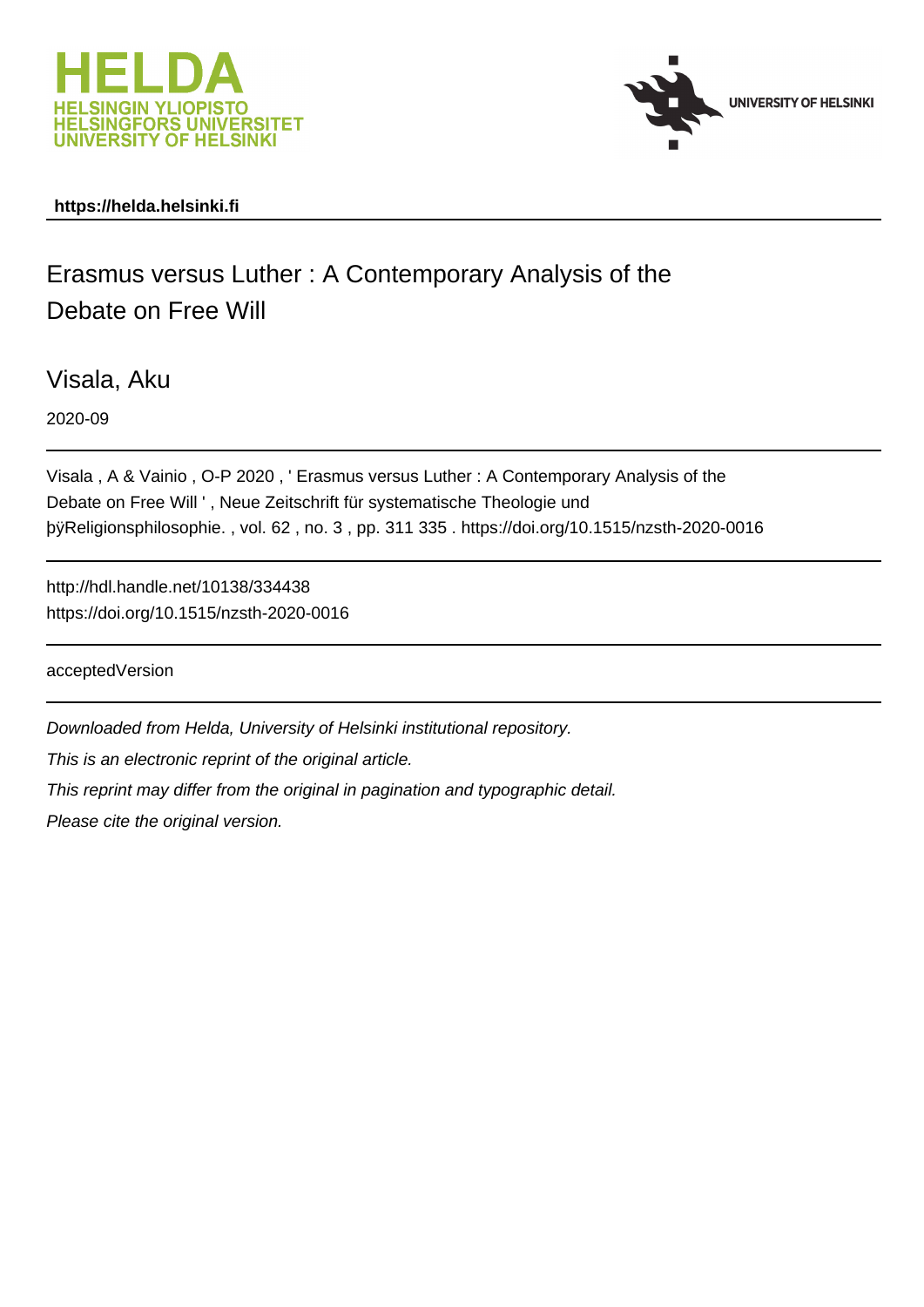# **Erasmus versus Luther: A Contemporary Analysis of the Debate on Free Will**

## **Summary:**

In this article, we will use contemporary analytic tools to make sense of the main arguments in the classic debate on free will between Erasmus of Rotterdam and the Reformer Martin Luther. Instead of offering another exegesis of these texts, we put forward an analysis that links this historical debate with contemporary discussions on free will and grace in philosophical theology. We argue that the debate was ultimately about how three theological core claims are related to one another: the Anti-Pelagian Constraint (humans are incapable of willing any good, in order to come to faith), the Responsibility Principle (humans are morally responsible in the eyes of God) and human free will. Erasmus attacks Luther by arguing that the Responsibility Principle cannot be maintained without free will, while Luther responds by arguing that Erasmus must reject free will, because it is in conflict with the Anti-Pelagian Constraint. Luther is then left with the dilemma of justifying the Responsibility Principle without free will  $-$  a task, which in our estimation, fails. In the concluding section of the article, we point out some continuities and discontinuities between the contemporary debate and that of Luther and Erasmus.

#### **Zusammenfassung:**

In diesem Artikel werden zeitgenössische analytische Werkzeuge verwendet, um die Hauptargumente in der klassischen Debatte zur Willensfreiheit zwischen Erasmus von Rotterdam und Martin Luther zu verstehen. Anstatt eine weitere Exegese dieser Texte vorzulegen, schlagen wir eine Analyse vor, die diese historische Debatte mit aktuellen Diskussionen zur Willensfreiheit und Gnade in der philosophischen Theologie verbindet. Wir behaupten, dass es in der Debatte letztendlich darum geht, wie drei theologische Kernansprüche miteinander zusammenhängen: Die anti-pelagianische Einschränkung (dass der Mensch nicht dazu fähig sei, selbst etwas Gutes zu wollen, um zum Glauben zu kommen), das Verantwortungsprinzip (dass der Mensch moralisch verantwortlich in den Augen Gottes sei) und die Existenz der menschlichen Willensfreiheit. Erasmus greift Luther an, indem er argumentiert, das Verantwortungsprinzip könne nicht ohne Willensfreiheit aufrechterhalten werden, während Luther erwidert, Erasmus müsse den freien Willen ablehnen, da er im Widerspruch zur anti-pelagianischen Einschränkung steht. Luther wird also die Herausforderung gestellt, das Verantwortungsprinzip ohne die Willensfreiheit zu rechtfertigen – eine Aufgabe, die nach unserer Einschätzung scheitern muss. Im abschließenden Teil des Artikels weisen wir auf einige Kontinuitäten und Diskontinuitäten zwischen der gegenwärtigen Debatte und der von Luther und Erasmus hin.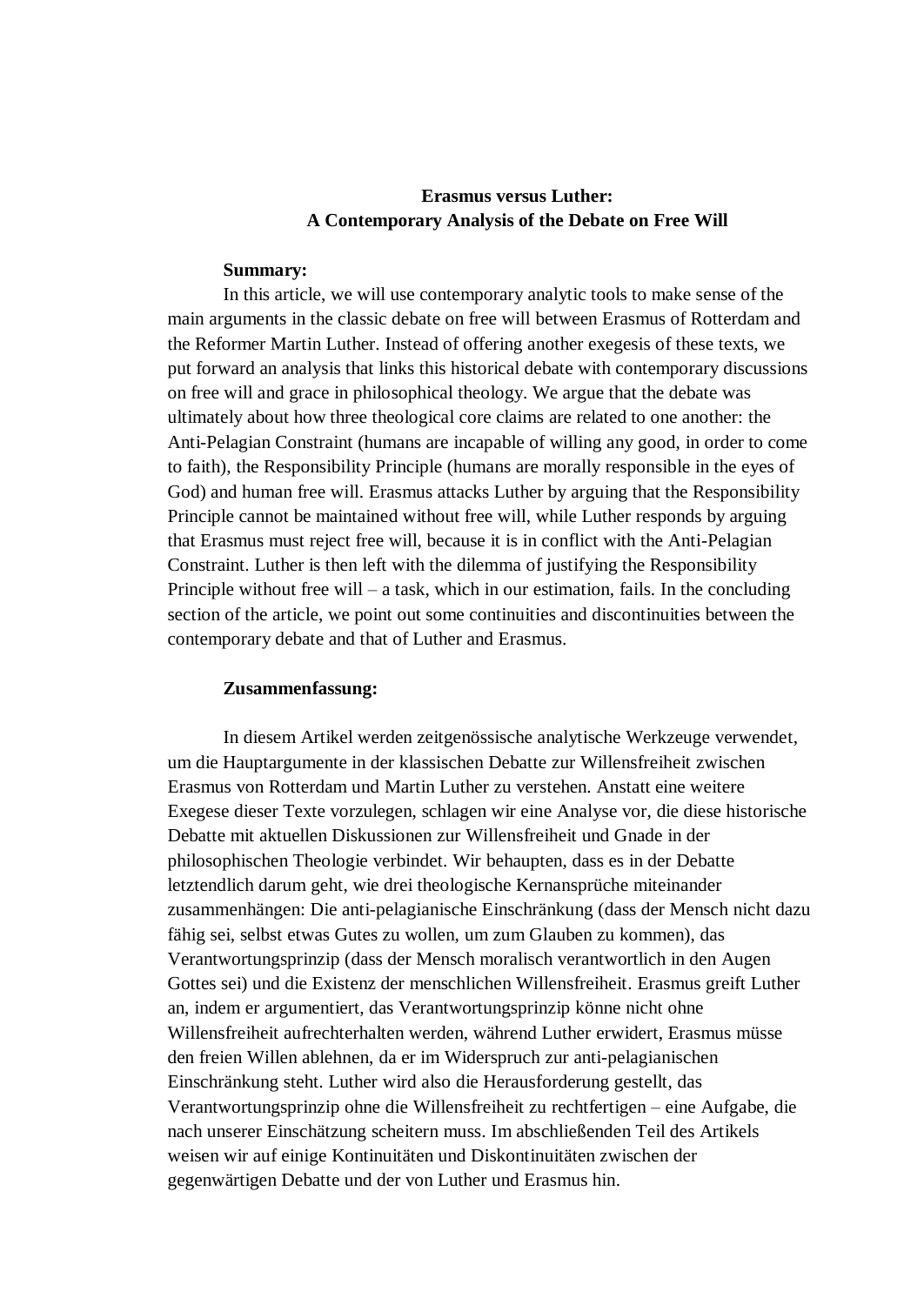*Aku Visala, Faculty of Theology, 00014 University of Helsinki, Finland, Email: aku.visala@helsinki.fi Olli-Pekka Vainio, Faculty of Theology, 00014 University of Helsinki, Finland, Email:olli-pekka.vainio@helsinki.fi*

## 1. Introduction

Much ink has been spilled over the famous showdown between the leading European humanist Erasmus of Rotterdam and the reformer Martin Luther concerning our freedom – or lack thereof – to have genuine faith in Christ. In 1524, Erasmus wrote his *De Libero Arbitrio Diatribe Sive Collatio* as a response to the *Assertio*, an earlier text by Luther. Luther then answered this in 1525 with his hefty *De Servo Arbitrio*. <sup>1</sup> We do not aim to provide yet another exegesis of Luther's and Erasmus' texts. Instead, our approach is unapologetically anachronistic: we will use contemporary analytic tools to make sense of the main arguments in the debate and seek to identify the exact points of disagreement.

Problems surrounding free will and moral responsibility have been extensively discussed in contemporary analytic philosophy. Fundamental conceptual issues have been identified and elucidated at a level of detail that was not available in the 16th century. We will examine the debate between Luther and Erasmus in the light of these conceptual resources. We suggest that such an approach is beneficial for understanding what happened between these two great European thinkers, and we hope to contribute both to historical studies of Luther and Erasmus and to contemporary debates about grace and free will in philosophical theology. We will begin by briefly introducing what we take to be the core disagreement between Luther and Erasmus and briefly describe the basic conceptual tools we seek to apply to the material. We will then proceed to highlight some arguments that Erasmus puts forward in defence of free will and Luther's responses to these. Finally, we will highlight some fundamental problems in the positions of both Luther and Erasmus, concluding with some reflections on what the disagreement between these two debaters actually is.

#### **Free Will, Moral Responsibility and Merit**

-

The core issue in the debate between Luther and Erasmus was the role of free will in salvation. There are also minor disagreements about theological methods, the authority of the church and Church Fathers, but we will focus on this core issue of grace and free will.<sup>2</sup> Treading this familiar Augustinian territory, both Luther and Erasmus hold a strict Anti-Pelagian stance: in a significant respect, salvation is the work of God and grace is an

<sup>1</sup> Erasmus also wrote a response to Luther's volume, named *Hyperaspistes* (1527), but Erasmus' rebuttal of Luther's merciless attack was not much discussed. We will also leave it aside here.

<sup>2</sup> Excellent overviews of these issues are provided by, e.g., Andrea VESTRUCCI, *Theology as Freedom: On Martin Luther's De Servo Arbitrio* (Tübingen: Mohr Siebeck, 2019); Robert KOLB, *Bound Choice, Election, and Wittenberg Theological Method: From Martin Luther to the Formula of Concord* (Minneapolis: Fortress Press, 2017).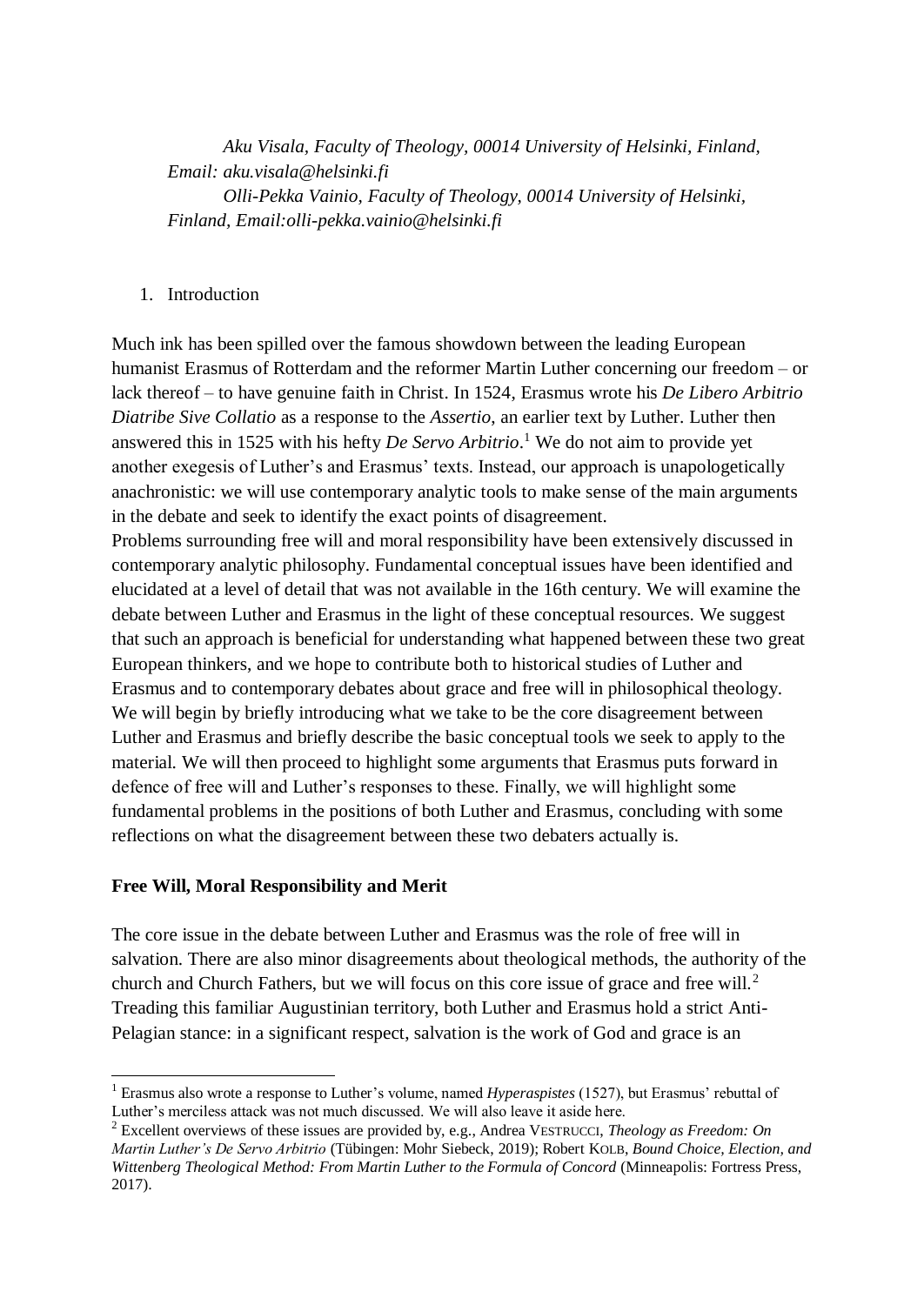unmerited gift that God gives to the sinner. Kevin Timpe has usefully summarized what he calls the Anti-Pelagian Constraint for Christian accounts of free will and grace:

*Anti-Pelagian Constraint* (APC): No fallen human individual is able to cause or will any good, including the will of her coming to saving faith, apart from unique grace.<sup>3</sup>

As will become apparent below, we take it that both Luther and Erasmus aim to adhere to this constraint: humans cannot save themselves by means of their own meritorious actions, nor is there anything that the sinner can do without God's help to move herself from the sinful state to that of godliness. However, there is significant disagreement between Luther and Erasmus as to the role of human will in the overall process of salvation. For Erasmus, some measure of undetermined or undecreed active human contribution is required in the process. After God's initial action towards the sinner, God works in cooperation of the individual's will in a way that cannot be preordained, predetermined or otherwise decreed by God. Without this active human contribution, in Erasmus' view it would make little sense for God to reward the saints and punish sinners. In contemporary terms, some measure of undetermined action from the human side is required for humans to be justifiably held morally responsible. Against this, Luther flatly denies any kind of undetermined human contribution to the process of salvation. Despite this strong claim, Luther still holds onto human moral responsibility: it is perfectly righteous for God to punish and reward sinners and saints, even though sinners can do nothing to contribute to their salvation. The dispute is between these two theses:<sup>4</sup>

*Luther*: God's unmerited grace is both necessary and sufficient for salvation. No act of will is needed where the agent has the ability to choose between undetermined or genuinely open, significant alternatives.

*Erasmus*: God's unmerited grace is necessary but not sufficient for salvation. An act of will by the agent is needed, whereby the agent chooses between undetermined or genuinely open, significant alternatives.

Before we move on to examine Erasmus' and Luther's views in detail, we will briefly introduce the tools of our analysis. First, we must ask about the conditions of free will. The issue is complicated, because contemporary philosophers disagree as to what free will requires. Ordinarily, free will is defined as a feature of certain actions. There are actions that are done voluntarily or intentionally and then there are those that are not. Voluntary actions have a special quality to them: they are in some sense "up to us". This "up-to-usness" is what analyses of the conditions of free will try to grasp. In contemporary literature, we can identify three such analyses, each more demanding than the other:

<sup>3</sup> Kevin TIMPE, *Free Will in Philosophical Theology* (New York: Bloomsbury, 2014), 13.

<sup>4</sup> Lynne Rudder BAKER, "Why Christians Should Not Be Libertarians: An Augustinian Challenge", in *Faith and Philosophy* 20 (4), 2003, 462. TIMPE (*Free Will*, 50–51) calls these views deterministic grace and nondeterministic grace respectively.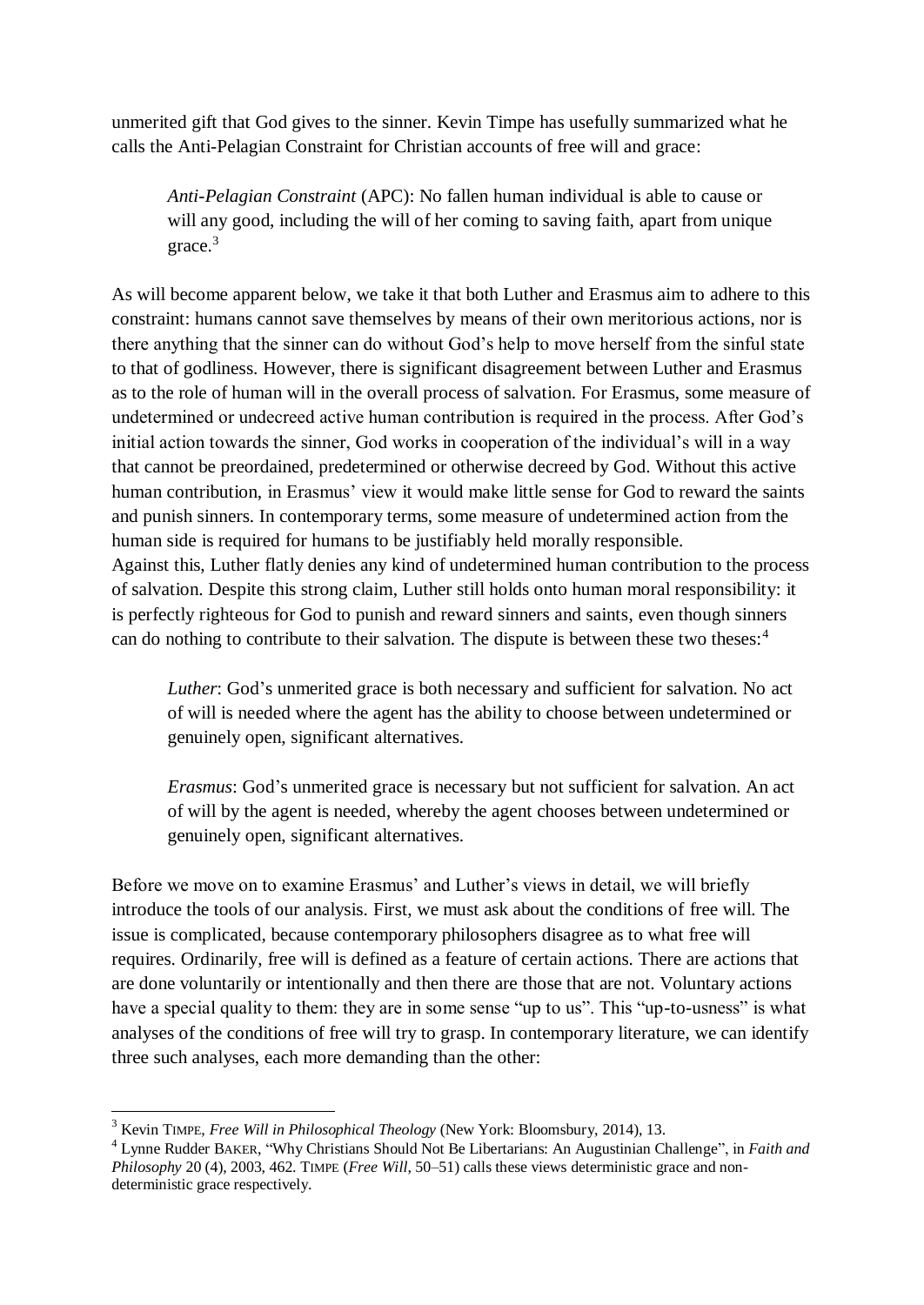- 1. The agent acts rationally without external coercion or internal compulsion.
- 2. In addition to condition (1), the agent has access to metaphysically possible alternative courses of actions (e.g. to act or not to act).
- 3. In addition to condition (1), the agent is the source of the "springs of her actions", that is, those features that produce her actions, like her moral character, intentions and goals.

According to condition (1), free will only requires that one makes rational and deliberated decisions and is not under external coercion or internal compulsion or the subject of undue forces. There are a number of accounts of free will and moral responsibility in the current literature that follow this line of thought.<sup>5</sup> Some philosophers, however, maintain that free will also requires that the world exhibit certain indeterministic features without which the agent could not have access to metaphysically possible alternatives. The physical world and our brain must exhibit some indeterminism in order for our decisions to influence it. In contemporary literature, this condition is often formulated as follows:

*The Principle of Alternative Possibilities* (PAP): an agent is morally responsible for a specific action only if the agent could have done otherwise.

There are various analyses of what the ability to do otherwise entails and whether it is compatible with the truth of determinism.<sup>6</sup> We will, however, put these debates aside here.

Finally, some philosophers defend a very strong version of free will, sometimes called *ultimate responsibility*. According to this view, the agent must be the source of her action in such a way that the action has its roots in features that are under her own control. In other words, the agent must have some measure of choice as to what her moral character is like and what her ultimate goals and intentions are. Robert Kane has argued that such control is possible only if the agent can make underdetermined moral choices or *character-shaping choices*, which have an impact on her moral character in the long run.<sup>7</sup> According to ultimate responsibility, then, a truly free agent not only controls her actions but also her character and moral disposition.

Armed with these three analyses of free will, we can now briefly look at the issue of compatibility, which plays a crucial role in the debate between Erasmus and Luther. Simply put, the question is about the compatibility of free will and divine (or theological) determinism. According to *divine determinism*, God's relationship to the created world is such that God determines, decrees or otherwise controls all events, including the free actions of individual humans.<sup>8</sup> In terms that Luther and Erasmus themselves use, divine determinism entails that whatever happens, including all human actions, happens by necessity. So, if God

 5 See, e.g., John Martin FISCHER and Mark RAVIZZA, *Responsibility and Control: A Theory of Moral Responsibility* (Cambridge: Cambridge University Press, 1998).

<sup>6</sup> See, e.g., Peter van INWAGEN, *An Essay on Free Will* (Oxford: Clarendon Press, 1983).

<sup>7</sup> Robert KANE, *The Significance of Free Will* (New York: Oxford University Press, 1996).

<sup>8</sup> Peter FURLONG, *The Challenges of Divine Determinism: A Philosophical Analysis* (Cambridge: Cambridge University Press, 2019), 14–18.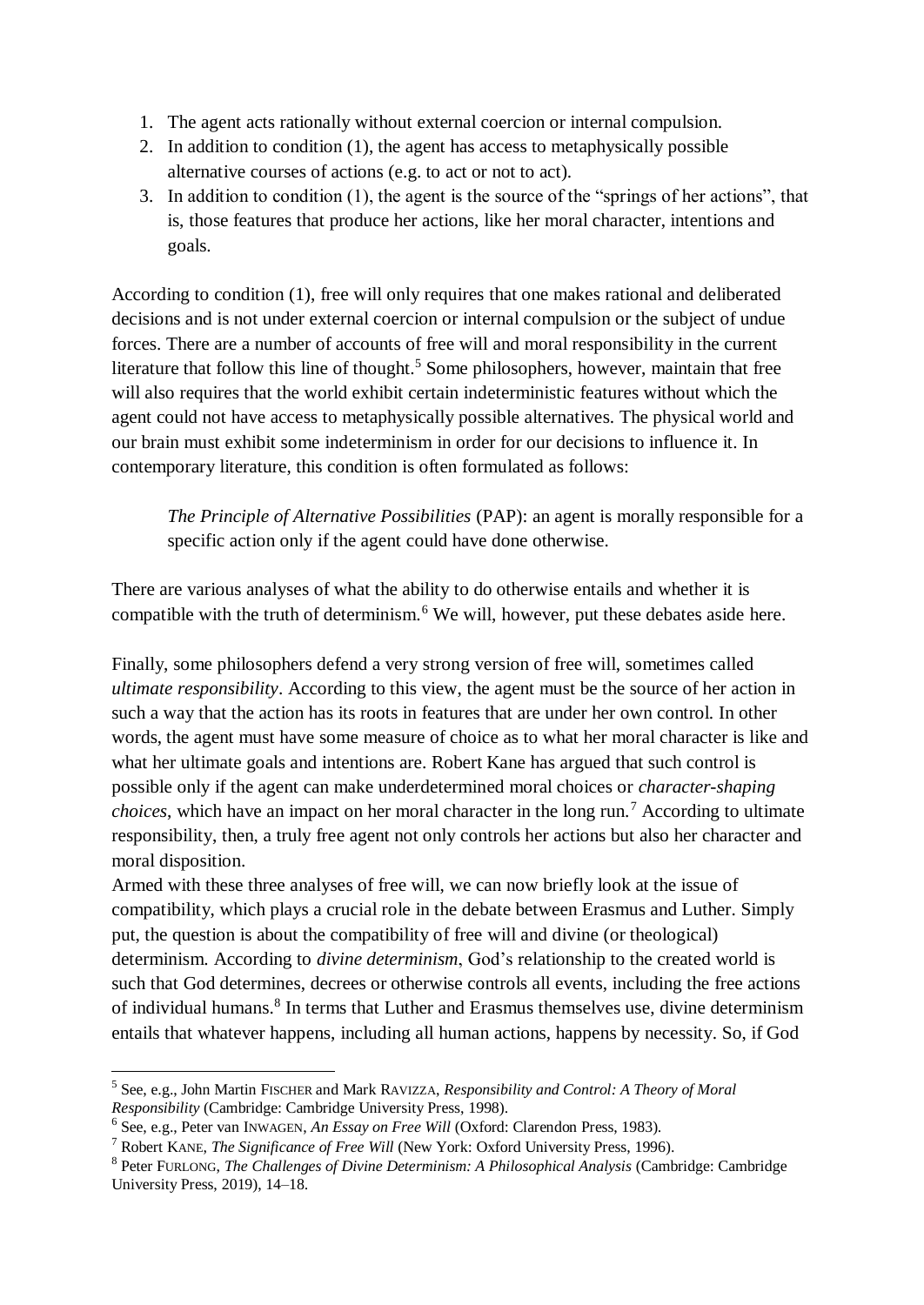wants an agent's action A to occur, it follows that the agent's action occurs necessarily. Similarly, we can define a *deterministic account of grace* such that God ultimately determines, decrees or otherwise controls all states and actions contributing to salvation. There is considerable debate as to whether free will is compatible with divine (or any other kind) of determinism. The *compatibilist*, or defender of the compatibility thesis, argues that determinism and free will are in fact compatible with one another. One popular strategy to defend this position is to argue for free will along the lines of free will condition (1) and demonstrate how an agent can act reasonably and without coercion even if determinism were true. Against this, the *incompatibilist* maintains that free will and determinism are not compatible: if determinism were true, no human agent could have free will. The incompatibilist often argues that free will requires either one or both free will conditions (2) and (3), but these conditions are incompatible with determinism. If determinism were true, we could not make choices between alternative possibilities or we could not be the sources of our actions in the way required by condition (3).

As we will soon demonstrate in detail, both Luther and Erasmus assume the incompatibilist position. Erasmus' rejection of Luther's view is grounded in the assumption that necessity is incompatible with free will. If human acts are results of prior decrees of God, they are necessary and humans cannot be free or morally responsible. Similarly, Luther rejects free will on the grounds of thoroughgoing divine determinism. Since God is in complete providential control and knows the future, nothing can escape divine necessity. Now that we have a preliminary grasp of the idea of free will, it is time to look at *moral responsibility*. Moral responsibility is crucial for the debate between Erasmus and Luther. Erasmus invokes it in his defence of free will and Luther maintains that we can be morally responsible even without having free will. As we will see shortly in more detail, Erasmus holds onto the claim that free will is a necessary condition for moral responsibility. If an action of an agent is not "up to her" in some sense, the agent cannot be held morally responsible for that action. God's punishing of sinners and rewarding of saints is just and right, so both sinners and saints must be morally responsible for their actions. This is simply what moral responsibility is. Because God can justifiably punish sinners and reward saints, there must be free will. Against this, Luther strongly rejects free will as a necessary condition for moral responsibility. As created agents, humans have no free will, but they are nevertheless responsible for their actions, good or evil. God is righteous in punishing sinners and rewarding saints, even though the actions that contribute to salvation or damnation are actually not in any sense up to them.

Holding someone morally responsible means according to that person a moral status on the basis of her actions and attitudes.<sup>9</sup> Contemporary philosophers often describe the giving and upholding of moral statuses in terms of *reactive attitudes*, such as praise, blame, esteem and hate. These come with various practices, like punishment and forgiveness. When an agent's action fills the standards of moral expectation, that agent is a proper recipient of positive

<sup>9</sup> For an overview of the contemporary discussion, see Matthew TALBERT, *Moral Responsibility* (Cambridge: Polity Press, 2016).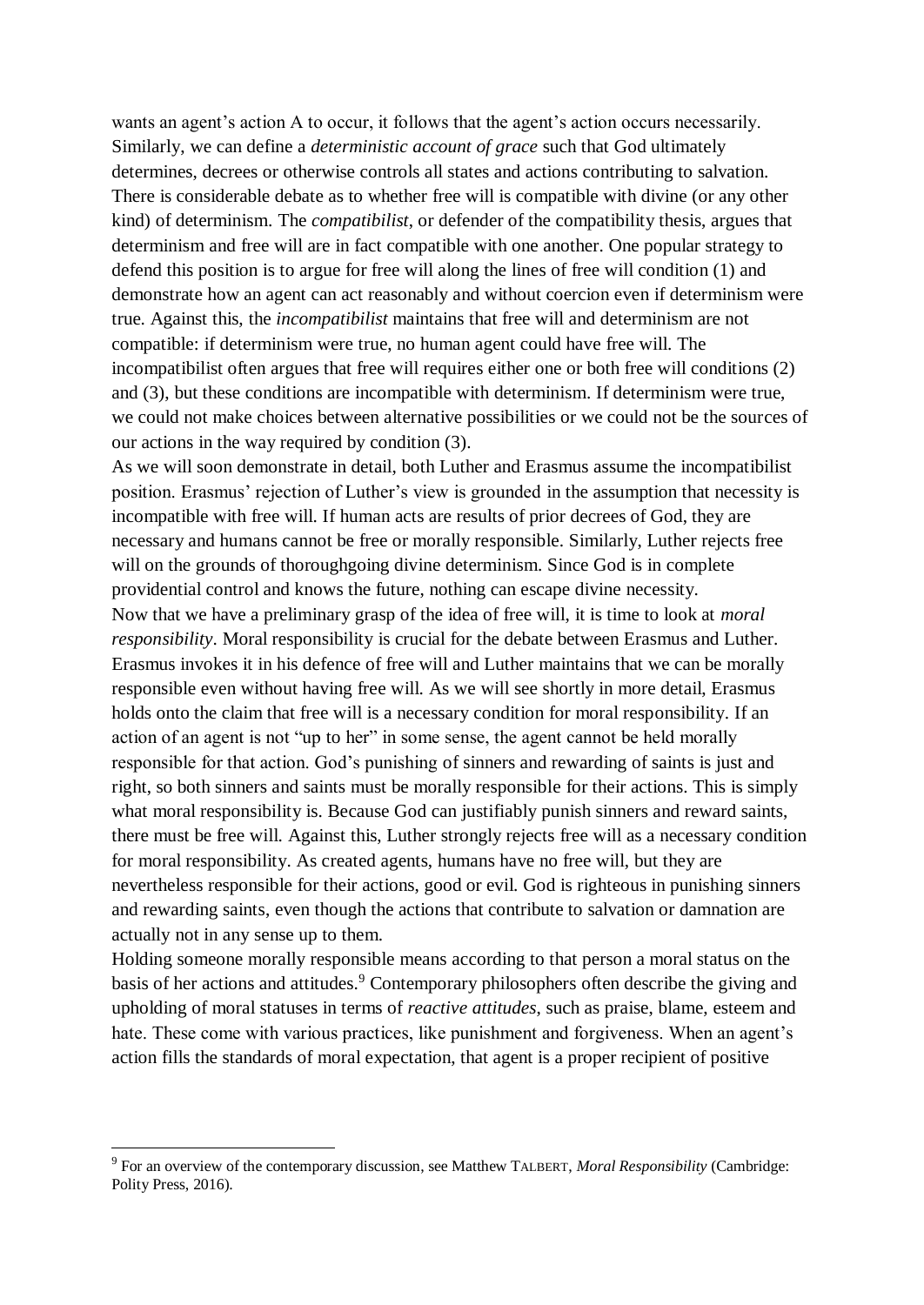reactive attitudes, like praise or esteem. Similarly, when an agent's action does not fulfil the relevant expectations or criteria, that agent becomes the apt subject of blame or punishment.<sup>10</sup> Moral responsibility is often grounded in a very specific relationship between an agent's action and a moral appraisal of the agent. Contemporary philosophers use the notion of *basic desert* in this context – a concept that had not been spelled out in the 16th century. This notion means that the connection between a moral action and the corresponding reactive attitude (praiseworthiness, for instance) is *basic*. It is basic in the sense that it is not derivative of some other purpose or goal. A person simply *deserves* positive reactive attitudes if she acts well and negative attitudes if she acts badly. In other words, a negative moral status should be attributed to evildoers and a positive one to those who do good. A person who does a good deed should be praised or valued or esteemed for it, whereas a person who acts evilly ought to be blamed for it. This should be done not because of some ulterior motive, like praising someone because praise will make the person act better in the future, but because the agent *deserves* such treatment.

The concept of merit has a central role in the debate between Erasmus and Luther. Merit has a long and complicated theological history, which we will put aside for the moment.<sup>11</sup> The term seldom features in contemporary analyses of moral responsibility. Nevertheless, we suggest that it can be analysed in terms of the aforementioned basic desert. Meritorious actions are those actions that ought to positively shape an agent's moral status. If, for instance, an agent commits a loving and charitable act, that act, given Christian moral standards, counts as a good act and is thus meritorious. The agent should be valued, esteemed and thanked, as far as that action is concerned, by others. Given what she has done, the agent is "owed" these positive reactive attitudes from others. She is deserving of these attitudes simply because she has done a good action. Conversely, if an agent commits a bad or wrong action, she is deserving of negative reactive attitudes simply by virtue of committing such an action.

Given this analysis, Luther and Erasmus disagree as to the grounds on which God adopts positive (love and rewards) or negative (punishment, anger) reactive attitudes towards humans. Erasmus maintains that good actions incur merit in the eyes of God and that humans can contribute to their sinfulness or faithfulness in meritorious ways. God would be unjust to disregard these merits. So, humans deserve certain treatment from God because of their moral actions; God "owes" it to humans to treat them in a certain way. Against this, Luther maintains that God "owes" humans nothing. While Luther sometimes maintains that God treats humans on the basis of their actions, he also suggests that merit plays little or no part in this. Whatever humans do, they do not incur merit in God's eyes. Luther reasons that if humans could act in such a way as to incur merit from God, they could, in principle, save themselves, but the Scripture teaches that they cannot. So, no action can be meritorious in the eyes of God. We will soon see how this plays out.

<sup>&</sup>lt;sup>10</sup> See Michael MCKENNA and Paul RUSSELL (ed.), *Free Will and Reactive Attitudes: Perspectives on P. F. Strawson's "Freedom and Resentment"* (Abingdon: Routledge, 2016).

<sup>&</sup>lt;sup>11</sup> For a comparison of Lutheran and Catholic views, see Olli-Pekka VAINIO, "Faith, Merit and Eternal Life", in *Dialog* 56 (2017), 84–90.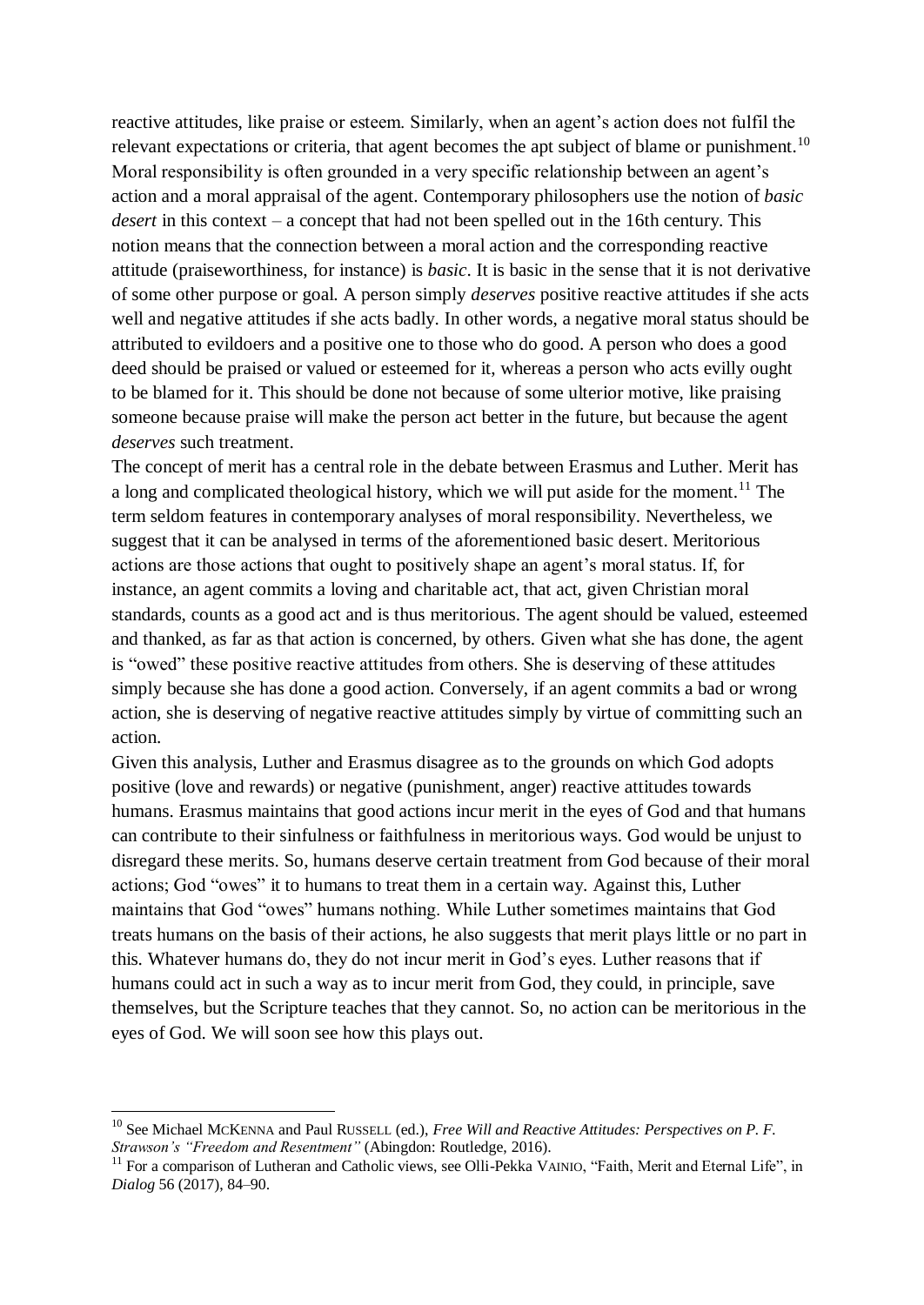## **Erasmus: Free Will Is Necessary for Moral Responsibility**

We will now move on to examine Erasmus' arguments for preserving a role for free will in salvation. Recall Erasmus' main claim that God's unmerited grace is necessary but not sufficient for salvation. An act of will by the agent is needed whereby the agent chooses between undetermined or genuinely open, significant alternatives. In defence of this claim, Erasmus offers a number of arguments.<sup>12</sup> Underlying most of these is a principle that he takes for granted. We call this the *Responsibility Principle* (RP):

*RP*: A person is morally responsible (can be blamed, punished, rewarded) for her actions in the eyes of God. This includes sinners' actions, which should be punished, and saints' actions, which should be rewarded.

Luther also accepts this principle and affirms that God does nothing wrong in punishing sinners and rewarding saints. Their disagreement is ultimately about what this principle requires. For Erasmus, the truth of RP requires the existence of free will. Otherwise, RP cannot be true, because its truth and the falsity of free will would imply that God is unjust in rewarding and punishing humans. Against this, Luther argues that RP can be true without free will being true.

Erasmus' main argument against Luther is that Luther cannot hold onto RP and reject free will. Without free will, there can be no just punishment or reward. Second, Erasmus worries that Luther's attack on free will might come dangerously close to Manicheanism, depicting in too negative terms the human ability to act morally.<sup>13</sup> Third, Erasmus worries about the moral and political consequences of teaching bondage of the will. If people were to learn that they could not do otherwise, there would be no incentive to try to live a moral life.<sup>14</sup> In what

<sup>12</sup> The English translation of Erasmus' *On the Freedom of the Will: A Diatribe or Discourse by Desiderius Erasmus of Rotterdam* that we use here is from the following work: *Luther and Erasmus. Free Will and Salvation*, trans. E. Gordon RUPP (Louisville: Westminster Press, 1969).

<sup>&</sup>lt;sup>13</sup> Erasmus 43: "From the time of the apostles down to the present day, no writer has yet emerged who has totally taken away the power of freedom of choice, save only Manichaeus and John Wyclif. For the authority of Laurentius Valla, who comes nearest to agreement with them, has not much weight among theologians. The doctrine of Manichaeus, indeed, though it has long been exploded and repudiated by common consent of the whole world, yet I am inclined to think less useless to piety than that of Wyclif. For Manichaeus ascribes good and bad works to two natures in man in such a way that we owe good works to God in consequence of our condition, and yet against the power of darkness he leaves cause for imploring the aid of the Creator, that with this aid we may sin more lightly, and more easily do good works. Wyclif, however, ascribes all things to sheer necessity, and what room does he leave either for our prayers or for our endeavors?"

 $14$  Erasmus 41: "Again, suppose for a moment that it were true in a certain sense, as Augustine says somewhere, that 'God works in us good and evil, and rewards his own good works in us, and punishes his evil works in us'; what a window to impiety would the public avowal of such an opinion open to countless mortals! Especially in view of the slowness of mind of mortal men, their sloth, their malice, and their incurable propensity toward all manner of evil. What weakling will be able to bear the endless and wearisome warfare against his flesh? What evildoer will take pains to correct his life? Who will be able to bring himself to love God with all his heart when He created hell seething with eternal torments in order to punish his own misdeeds in his victims as though he took delight in human torments? For that is how most people will interpret them. For the most part, men are by nature dull-witted and sensual, prone to unbelief, inclined to evil, with a bent to blasphemy, so that there is no need to add fuel to the furnace."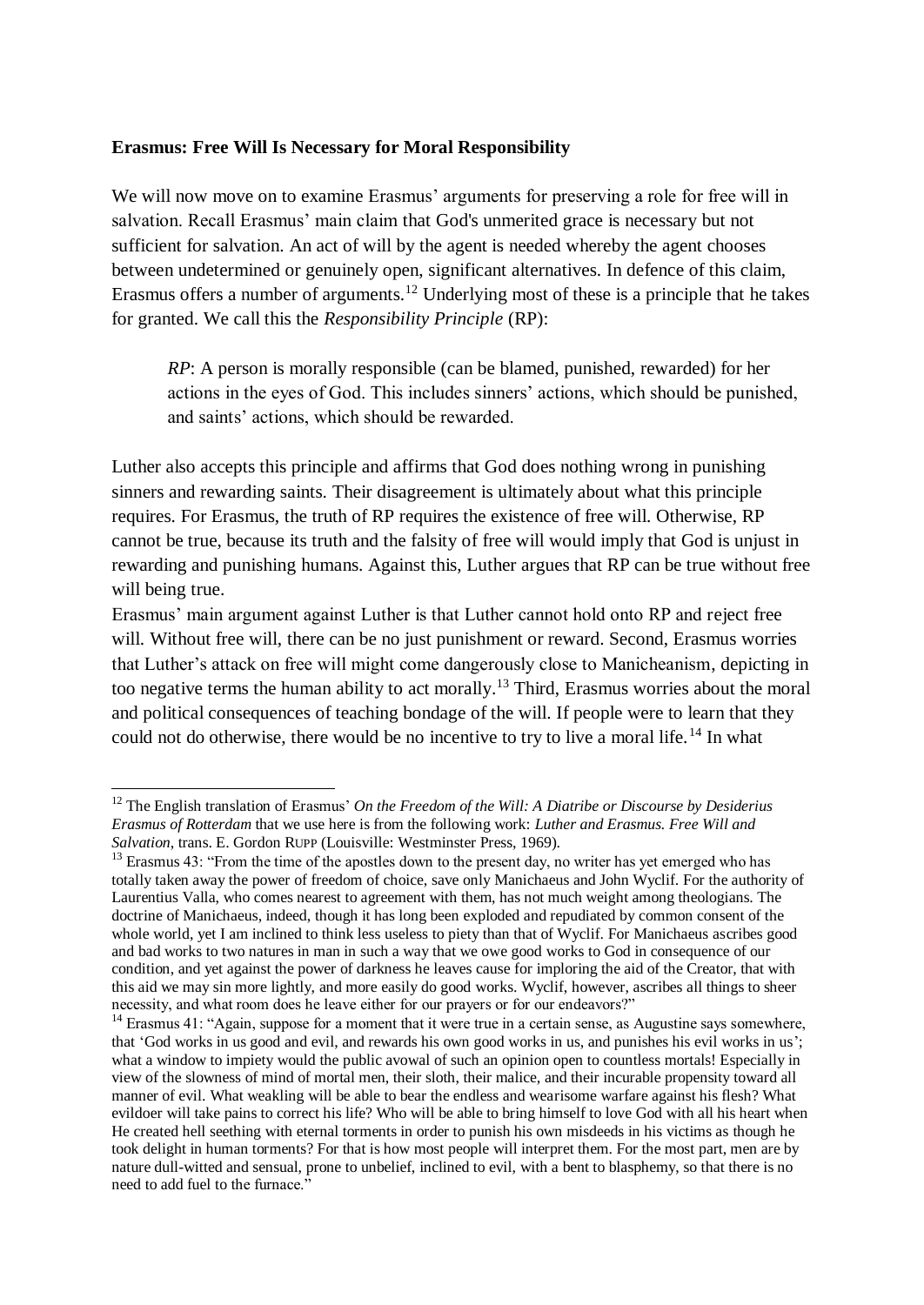follows, we will mostly focus on the first argument and comment on the second and third arguments only in passing.

The first step in Erasmus' argument is to give support for RP. He points out that the Scriptures, Fathers and the Church all hold that people are responsible for their actions in the eyes of God. Scriptures contain enormous amounts of commandments, exhortations and pleadings. As God justifiably blames or praises humans failing or succeeding to follow His commands, fulfilling – or at least trying to fulfil – God's commandments must be, in some sense, up to us.<sup>15</sup> Now, Erasmus takes it for granted that God's commandments create duties for us. In this way, God thereby implies that there is something that we can do to fulfil those duties. Here Erasmus applies what has later becomes known as the "ought implies can principle".<sup>16</sup> Since God righteously demands that humans live up to certain moral standards, living up to those standards must in some way be up to humans, or at least humans can somehow contribute towards living up to them (like willingly accepting God's help, for instance).

Erasmus defines free will as follows: "By free choice in this place we mean a power of the human will by which a man can apply himself to the things which lead to eternal salvation, or turn away from them."<sup>17</sup> As Luther subsequently points out, this definition is rather loose. However, Erasmus makes his point more clear in explanations following the definition. First, Erasmus takes free will as composed of two abilities: the ability to act in pursuit of the good (will) and the ability to discern between what is good and evil (reason). Before the Fall, Adam's ability to act was not hindered by anything; if he had wanted to, Adam could have turned towards the good or evil. Similarly, Adam's reason was uncorrupted, which meant that he could clearly discern the good. After the Fall, however, Adam's ability to commit morally good actions was impaired in two ways: his ability to discern the good with his reason dimmed (but did not vanish) and his ability to make morally significant choices between good and evil was lost.

Erasmus' Augustinianism is quite apparent here. The human will has, in principle, the ability to make morally significant choices but that ability is greatly impaired by sin. God's special grace is required in order to remove this impairment, after which human will can indeed participate in and exercise its power to the fullest even while the tendency towards evil remains. Moreover, Erasmus does not consider human reason to be corrupted to such an extent that humans would be unable to discern significant moral truths. Revelation provides moral teaching and offers commandments that help the somewhat dimmed reason to discern God's will. Even pagan philosophers, Erasmus maintains, have access to basic moral truths and they are able to discern the existence of God. In this, they have some measure of reason as well as the ability to act virtuously, but neither makes them deserving of salvation.<sup>18</sup> Given the above, it is clear that Erasmus strongly rejects Pelagianism. He does not claim that humans can put themselves in a position by way of moral actions where they would deserve

<sup>15</sup> See, e.g., Erasmus 64–74.

<sup>&</sup>lt;sup>16</sup> For an illuminating discussion of this principle, see Jesse COUENHOVEN, "The Indicative in the Imperative: On Augustinian Oughts and Cans", in Hugh MCCANN (ed.), *Free Will and Classical Theism* (New York: Oxford University Press, 2017), 71–92.

 $17$  Erasmus 47.

<sup>18</sup> Erasmus 49.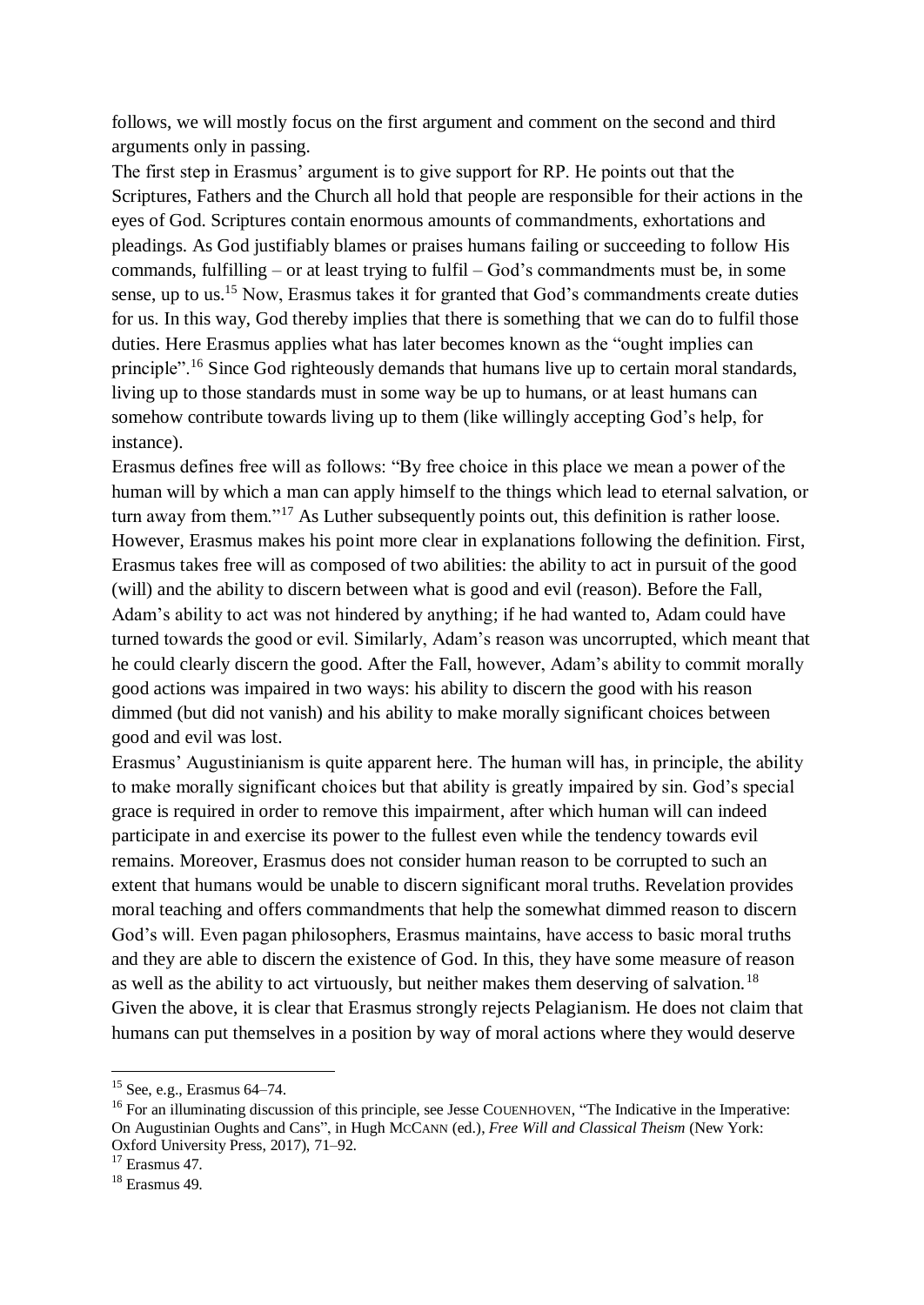or merit God's grace. God grace is a gift, which is based on Christ's redeeming work independently of any contribution from the human side. However, Erasmus does maintain that God's gift of grace does not reach its final end, the salvation of an individual, without a contribution by the human individual and her will. Furthermore, the choices and decisions made by the human will after it has been freed by grace are such that they are not ultimately determined, made necessary or decreed by God's will prior to them. It follows from this that humans can make undetermined choices that lead away from God and finally to damnation, or that humans can make choices that, with God's help, lead to goodness and salvation. So, Erasmus very much looks like an incompatibilist. If God were to make all human acts and choices necessary, humans could neither act freely nor be responsible for their actions. In terms of the analysis of free will above, we can put Erasmus' view in the following form. In the state before the Fall, humans had free will in the sense of strong, ultimate responsibility (3). After the Fall, sin has impaired the ability to shape one's character, inclining it towards either good or evil. At this point, free will (2) and (3) are impaired but not lost, in the sense that these abilities potentially exist in will and reason. When God's grace again shapes human will and reason, the ability to do otherwise (2) and the ability to shape one's moral character (3) begin to operate fully again.

Finally, Erasmus reaffirms his commitment to APC: the contribution of the human will to the process of salvation does not mean that the person thereby can be taken to deserve or merit salvation. However morally good the human agent is, she cannot avoid acting sinfully at some point. Also, the agent cannot generate faith in God all by herself. Although the agent does not merit salvation or generate faith, the agent does participate in these voluntarily in such a way that cannot be predetermined by God's prior will. In this sense, moral actions and faith are up to human agents, while they have their ultimate source in God.<sup>19</sup> Now we come to the link between moral responsibility and free will. Those who accept RP should also accept free will, Erasmus claims. First, Erasmus appeals to considerations on moral knowledge. If a person is, without any fault of her own, ignorant about moral facts relevant to a specific action (what is right, for instance), that person cannot be held responsible for her act. It follows from this principle that if human reason were completely corrupt and did not have access to moral truths (as Luther seems to maintain), humans could not be held responsible for sinning. However, as they are held responsible by God for sinning, at least some dim knowledge of God's will and moral truths must be left.<sup>20</sup> Erasmus also advances an argument that a person cannot be held morally responsible for an action if that agent had no choice or some other kind of undetermined control over that action.<sup>21</sup> If sinners and saints had no control whatsoever over their morally significant actions, it would be irrational and unjust for God to punish or reward them. So, humans must have free will at least in sense (1). Furthermore, if RP were true and humans had no free will, the blame for sin, evil actions and even eternal damnation would rest on God's shoulders. In

<sup>&</sup>lt;sup>19</sup> Erasmus 50. Erasmus' solution resembles the account of free will recently put forward by Kevin TIMPE and Eleonore STUMP, which is inspired by Thomas Aquinas. See Kevin TIMPE, "Grace and Controlling What We Do Not Cause", in *Faith and Philosophy* 24(3), 2007. While they are clearly compatible, Erasmus himself does not explicitly embrace this position. It is vehemently denied by Luther in WA18, 750, 5–10.

 $20$  Erasmus 50.

 $21$  Erasmus 51.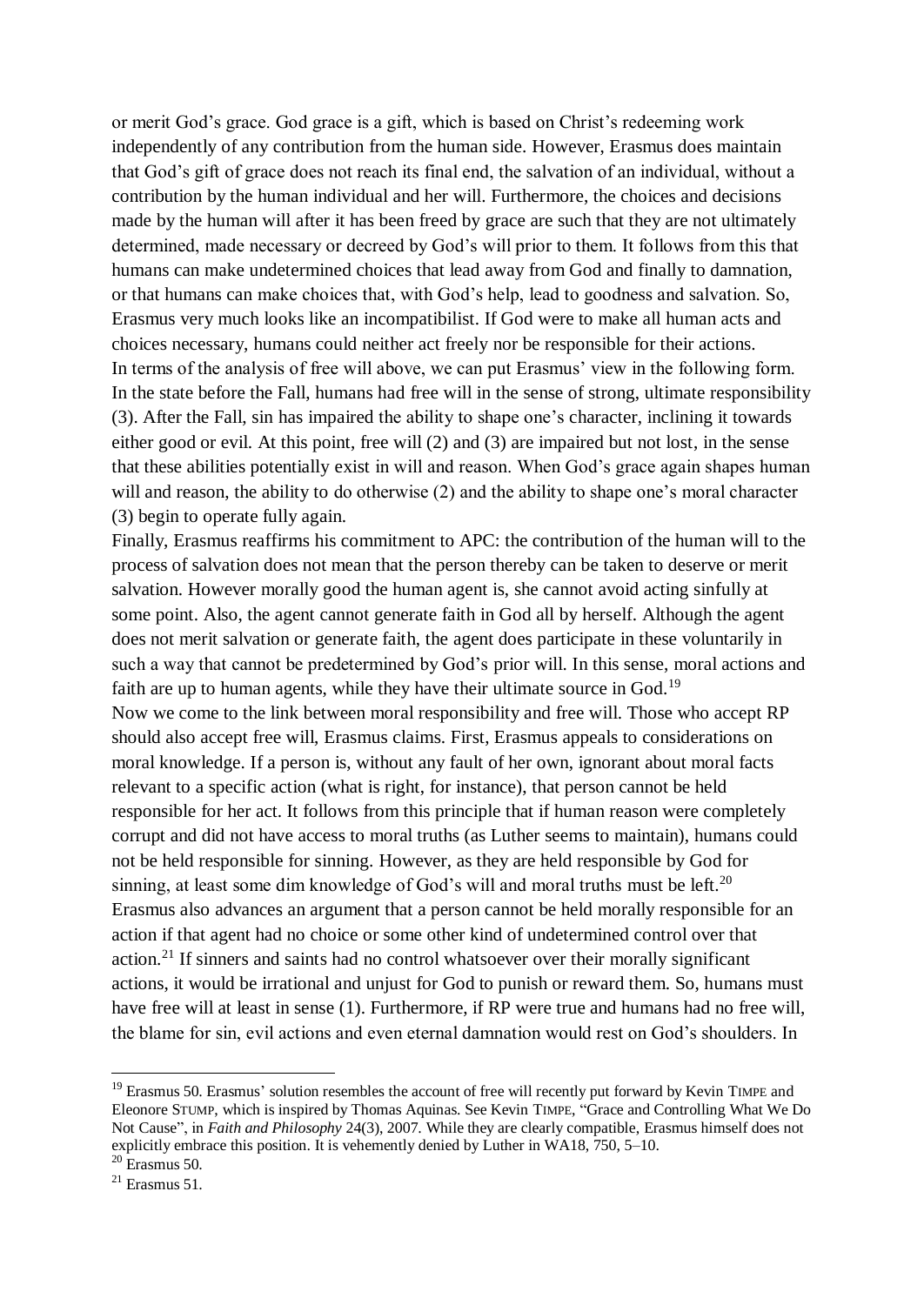other words, if one were to assume (as Luther does) complete divine determinism, including human actions, then the responsibility for evil lies with the divine determiner, not the determined. Similar reasoning can be applied to the eternal destiny of humans. Eternal punishment and eternal bliss are ultimate forms of moral responsibility, punishment and reward. If a person had no control whatsoever over her moral character and faith, which are the grounds on which judgment will be pronounced, it would be unjust to judge them. For these reasons, Erasmus strongly criticises Luther for rejecting the notion of merit and free will completely. Without them, God begins to look like a tyrant, who judges people arbitrarily.

Erasmus walks a tight line. On the one hand, he wants to hold onto the link between free will and moral responsibility. On the other hand, he has troubles with his commitment to APC: Erasmus does not explicate how exactly the contribution of undetermined human will works in different parts of the process of salvation. These two motives, APC and RP with free will, pull Erasmus in opposite directions. As far as we can see, he is not able to present a view in which these two are coherently integrated. It is precisely this point that Luther vehemently presses: either Erasmus has to reject APC and accept that unaided human will and reason can act such that a person can merit salvation, or he has to agree with Luther in denying free will altogether.

# **Luther: Gospel versus Free Will**

-

Luther's reaction to Erasmus was strong and harsh.<sup>22</sup> As far as Luther was concerned, Erasmus went directly to the heart of the matter, the human inability to please God and God's undeserved gift, the Gospel. Recall Luther's position outlined above: God's unmerited grace is both necessary and sufficient for salvation. Not only does Luther hold that free will is useless for grace, but he also argues that human free will is incompatible with the Christian view of God, sin, grace and salvation. Luther accepts RP, but attempts to justify it on different grounds than Erasmus. Erasmus argues that because RP is true, humans must have free will. Luther responds by severing responsibility from free will completely: RP is justified without human free will. Indeed, if someone (like Erasmus) holds that humans have free will, this commits them to a doctrine of grace that is unbiblical and anti-evangelical. The Gospel and the doctrine of human free will are incompatible, so Luther's argument goes. Before we begin, we should make a general remark about the differences between Luther's and Erasmus' styles of writing and overall aims. For the lack of a better word, Erasmus' interest is holistic and philosophical; he wants to understand the general framework of the economy of salvation and Christian life. His ideal approach is a somewhat detached, cool and intellectual inquiry. Luther, on the other hand, opposes this and approaches the topic from a more existential and spiritual viewpoint. He is only interested in one single thing: whether our salvation is up to us, and his answer is a resounding  $NO$ <sup>23</sup> Regardless of his scathing

<sup>22</sup> In referring to *De Servo Arbitrio*, we use here the German *Weimarer Ausgabe* (WA18) and for English translations the recent abbreviated American Edition of *On the Bondage of the Will* (BW). (AE: LUTHER, Martin, The Bondage of the Will, 1525 in *The Annotated Luther* (Minneapolis: Fortress Press, 2016.))

<sup>&</sup>lt;sup>23</sup> Here a Lutheran theologian probably would point out that Luther does this for pastoral reasons, as absolute necessity is the only sure basis for trusting God's promises. But does this help us to fathom whether we are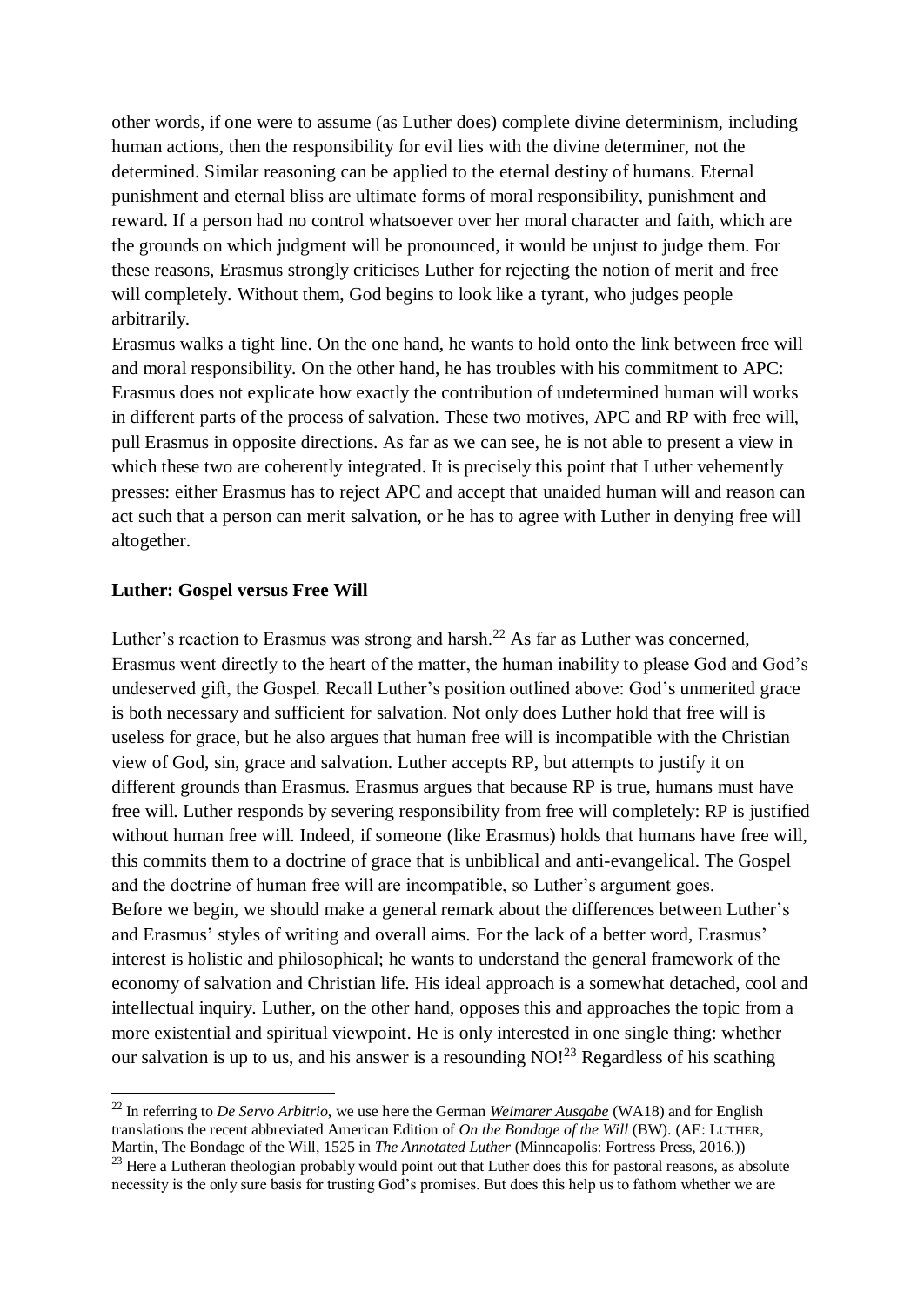remarks on human wisdom and philosophy in general (and on Erasmus' intellectualism in particular), Luther is forced to rely on a number of philosophical arguments in BW. This is why we should not read BW simply as a work of mystical or pastoral theology. In the end of BW, Luther summarizes his arguments against free will.<sup>24</sup> First he argues, "God foreknows and predestines all things, that God can neither be mistaken in divine foreknowledge nor hindered in God's predestination, and that nothing takes place but as God wills it." This is the most powerful and oft-repeated argument in BW. Second, Satan holds people captive and under his will, which we cannot resist unless Christ redeems us. Third, humans are fallen and under the influence of original sin, which makes it impossible for them to turn towards the good. Luther refers here to the weak performance of the regenerate to do good as an argument for the total impossibility of freedom in the unregenerate. Fourth, Luther refers to the economy of salvation for the Jews and Gentiles. While Jews did not benefit at all from the Law, righteousness was given freely and without the works of the Law to the Gentiles. Therefore, observance of the Law is futile. Fifth, the atonement proves that the whole of humanity, and not only some parts of humanity or individual human beings, were fallen, and the whole humanity is similarly redeemed by the work of Christ.

Let us now take a closer look at some of these arguments. As noted, the most powerful argument that Luther presents arises from the nature of God understood in the sense of classical theism. God is an all-knowing sovereign outside of time. Therefore, God knows all future states of affairs and cannot be wrong about them. If God knows the future, the future cannot be contingent, but it has to be necessary. So, everything that occurs, including human actions, must follow absolute necessity.<sup>25</sup> Luther goes on to claim that this doctrine is "the only and the best consolation" for terrified Christians because God cannot lie and change His will, and His will cannot be resisted.<sup>26</sup> Luther also thinks that denying his doctrine is tantamount to blasphemy and will result in eternal damnation, to which Erasmus will be subjected.<sup>27</sup> Luther openly states this is an extreme view, a true theological nuclear option.<sup>28</sup> Luther's main point can be expressed in terms of the three accounts of free will presented above. According to Luther, humans have never had and never will have free will of types (2) and (3). Because of God's foreknowledge and predestination, humans cannot make choices between morally significant alternatives. This rules out PAP as a criterion for moral responsibility. Furthermore, Luther strongly rejects the idea that human beings could have

among the elect? The elect will be elected and the damned will be damned, but because God's will is inscrutable and immutable, I can never know to which group I belong and there is nothing I can ever do to change my membership status. This sounds like a bad pastoral principle to us.

<sup>24</sup> WA18, 786–787. AE 255–256.

 $25$  WA 18, 615, 12–18. AE 170: "Here, then, is something fundamentally necessary and salutary for a Christian, to know that God foreknows nothing contingently, but that God foresees and purposes and does all things by God's own immutable, eternal, and infallible will. Here is a thunderbolt by which free choice is completely prostrated and shattered, so that those who want free choice asserted must either deny or explain away this thunderbolt, or get rid of it by some other means."

<sup>26</sup> WA18, 619, 16–21.

 $27$  WA18, 632, 27–633, 6.

 $^{28}$  WA18, 755, 35–37.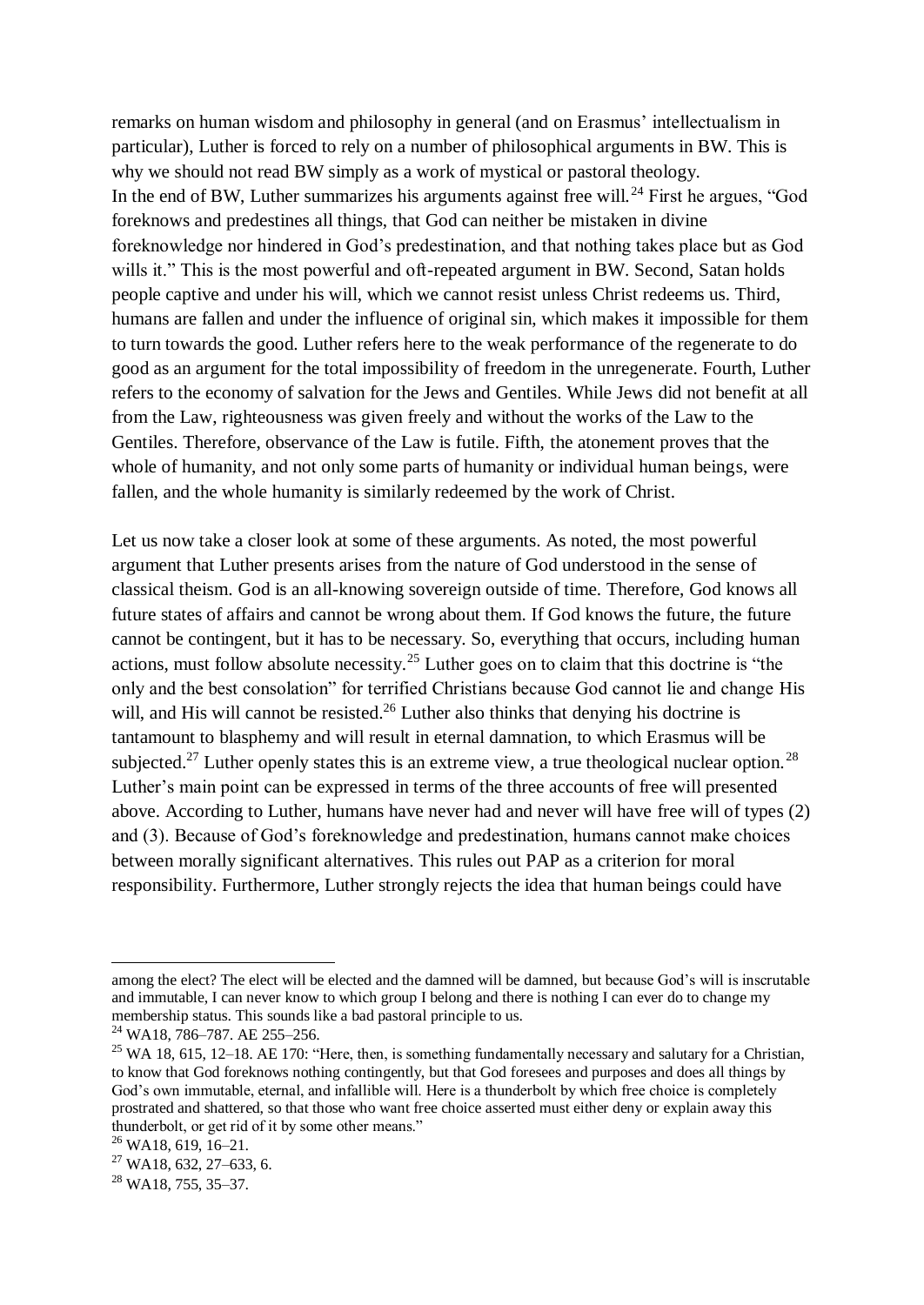control over the sources of their actions.<sup>29</sup> "The direction of will", that is to say, purposes and goals emerging from one's character, are fixed by either God or Satan. Without God's influence, humans are destined to want evil and act accordingly.

Luther aims at demolishing the arguments that Erasmus puts forward for the conjunction of RP and free will. For Luther, RP is most certainly true but free will is not. He maintains that one cannot infer from the mere existence of a commandment or a duty, to the conclusion that it is possible to fulfil the demand of the commandment or a duty. While Scripture indeed teaches RP, it does not thereby imply that it is possible for humans to fulfil God's commandments. God's commandments, exhortations and attempts at persuasion do not entail that one can, if one wants to, act according to them. Luther maintains that God has revealed His demands on us precisely to demonstrate to that we *cannot* fulfil them and instil a feeling of despair over our sinfulness and terror over God's righteous judgment.

By revealing His will, God wants us to realize that we cannot, by ourselves, act according to it.<sup>30</sup> To use the language of modern speech act theory, Luther insists that commandments should be interpreted as a kind of perlocution aimed not at creating the action described by the locution in the listener but a specific response, namely, terror and despair.

One of Luther's most interesting contributions to the debate on free will and grace is his *reductio ad absurdum* argument, which keeps repeating in BW. This is where Luther puts the Gospel of God's grace in opposition to human free will. One has to accept one and reject the other. The argument goes as follows. First, according to Luther, free will requires the ability to do otherwise and shape one's moral character. Like Erasmus, Luther is an incompatibilist in terms of divine determinism and free will. But if humans actually had the ability to do otherwise and shape their moral character, it would follow that humans could, at least in principle, act in such a way as to merit salvation. In other words, if humans had free will, it would in principle be possible to live a sinless life. However, this cannot be true, since Scripture teaches unequivocally that salvation cannot be merited.<sup>31</sup> So, humans do not have free will. $32$ 

<sup>&</sup>lt;sup>29</sup> Earlier Luther had argued for bondage of the will by relying on a psychological theory of human judgment and will. In an early disputation against scholastic theology, Luther had resisted Duns Scotus and Gabriel Biel, for example. See Leif GRANE, *Contra Gabrielem: Luthers Auseinandersetzung mit Gabriel Biel in der disputatio contra scholasticam theologicam 1517* (Kobenhavn: Gyldendahl, 1962). This same framework is applied in Philip Melanchthon's *Loci Communes* 1521, where the bondage of the will is argued with the help of affects. Human choice is structured by affects, so that we always obey the strongest one. Therefore, we always obey our affects and not the judgments of our reason. See Risto SAARINEN, *Weakness of the Will in Reformation and Renaissance Thought* (Oxford: Oxford University Press, 2011). In BW, Luther acknowledges and employs this dire condition against the freedom of will. AE 180: "That is to say, when human beings are without the Spirit of God, they do not do evil against their own will, as if they were taken by the scruff of the neck and forced to it, like a thief or robber carried off against their own will to punishment, but they do it of their own accord and with a ready will. And this readiness or will to act they cannot by their own powers omit, restrain, or change, but they keep on willing and being ready; and even if the human beings are compelled by external force to do something different, yet the will within them remains averse and they resent whatever compels or resists it."

<sup>30</sup> WA18, 673, 39–43; 675, 20–24.

 $31$  WA18, 664, 1-15; 686, 36-687, 4.

<sup>&</sup>lt;sup>32</sup> Luther does not make this argument explicit and does not really defend its core premise at length. Why would it follow from the fact that humans have the ability to make undetermined, morally significant choices that they would be able to live a sinless life? This is crucial for Luther's claim but he does very little to defend it. However, some contemporary philosophers have indeed put forward arguments in support of this. See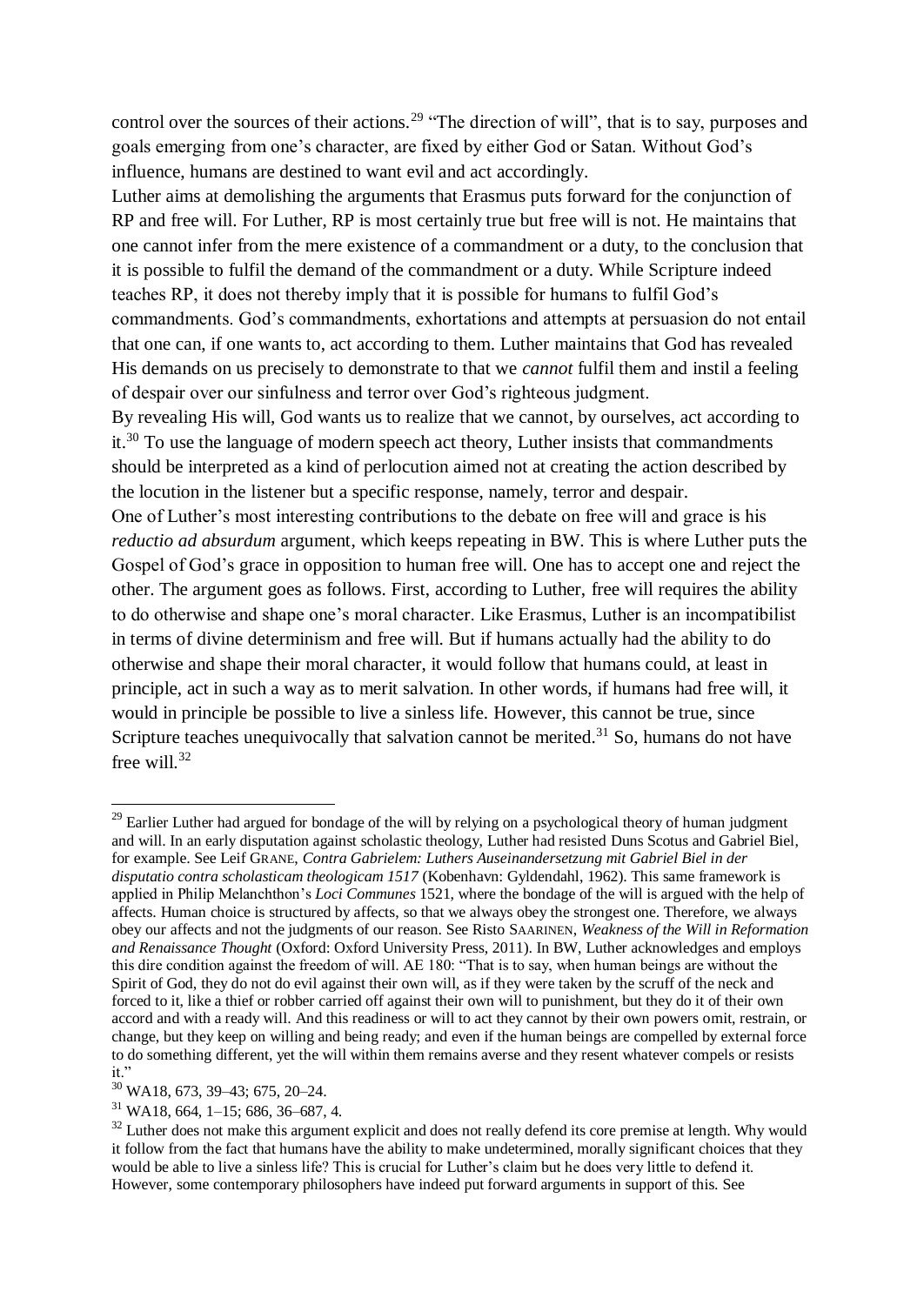Now, Luther has affirmed RP and APC and rejected free will conditions (2) and (3) on the basis of their incompatibility with divine determinism. His problem now is justifying RP. How can humans be morally responsible for their actions in the eyes of God, if their actions are not up to them? Luther could endorse free will condition (1) and defend the compatibility of moral responsibility and divine determinism on that basis. In contemporary debates, this is exactly what many Reformed theologians and philosophers do. According to them, free will requires that humans are able to make rational decisions free of external and internal compulsion. Human could have this kind of free will even if divine determinism were true. This would, in turn, guarantee moral responsibility.<sup>33</sup> Luther, however, does not take this route and decides to reject the notion of free will wholesale. Free choices require indeterminism but there is no such thing in God's world. Therefore, there is no free will. Luther now faces the task of making sense of RP without free will. In other words, Luther has to explain how God can be just while holding humans morally responsible for actions that were not really up to them. Furthermore, he must show why God is not responsible for human evil, if it is not really up to humans to overcome evil. Luther has to account for human responsibility for evil without invoking free will, while holding onto the claim that God decrees evil human actions, knows about them and is deeply involved in their production. There are several places in BW where Luther takes on this task.

Consider Luther's sketch-like discussion of the hardening of Pharaoh's heart.<sup>34</sup> First, Luther restates his unwavering commitment to God's omnipotence and omnicausality as well as God's goodness. God cannot do evil. However, God indeed causes both good and evil in the godly and the ungodly. Even Satan's evil will and actions are directly moved by God. Here Luther is clearly rejecting the language of willing and permitting, which is often used in this context. Instead of saying that God affects the good and only permits evil, he maintains that God indeed affects both good and evil. However, God is not to be held responsible for evil actions or the sinful character of the ungodly, because God only moves their wills to action "according to their natures". In other words, if the individual's nature is evil, God moves that nature to evil acts. The fault and blame are with the individual, not with God. Luther defends this claim by way of analogies. If a rider rides a three-legged horse, we do not

blame the rider for its uneven stride. Similarly, a carpenter is not held responsible for the bad effect if his axe is defective. According to these analogies, the fault is in the tool, not the handler.<sup>35</sup> Later on, Luther explains these by saying that God does not create the evil nature (and will, presumably) in humans like an evil bartender pouring poison into a chalice that is otherwise good.<sup>36</sup> It is humanity which is responsible for the wickedness and evil in people's natures and wills, and God simply moves people's wills to actions that humans already want to commit anyway. Moreover, Luther provides an additional argument: since God is by definition omnipotent and causes everything in creation, He cannot withdraw that omnipotent

Guillaume BIGNON, *Excusing Sinners and Blaming God: A Calvinist Assessment of Determinism, Moral Responsibility, Divine Involvement in Evil* (Eugene: Pickwick, 2018).

<sup>33</sup> See, e.g., BIGNON, *Excusing Sinners*; Paul HELM, *The Providence of God* (Downer's Grove: InterVarsity Press, 1993).

<sup>34</sup> WA18, 709, 10–713, 25.

<sup>35</sup> WA18, 709, 22–29.

 $36$  WA18, 710, 31–711, 9.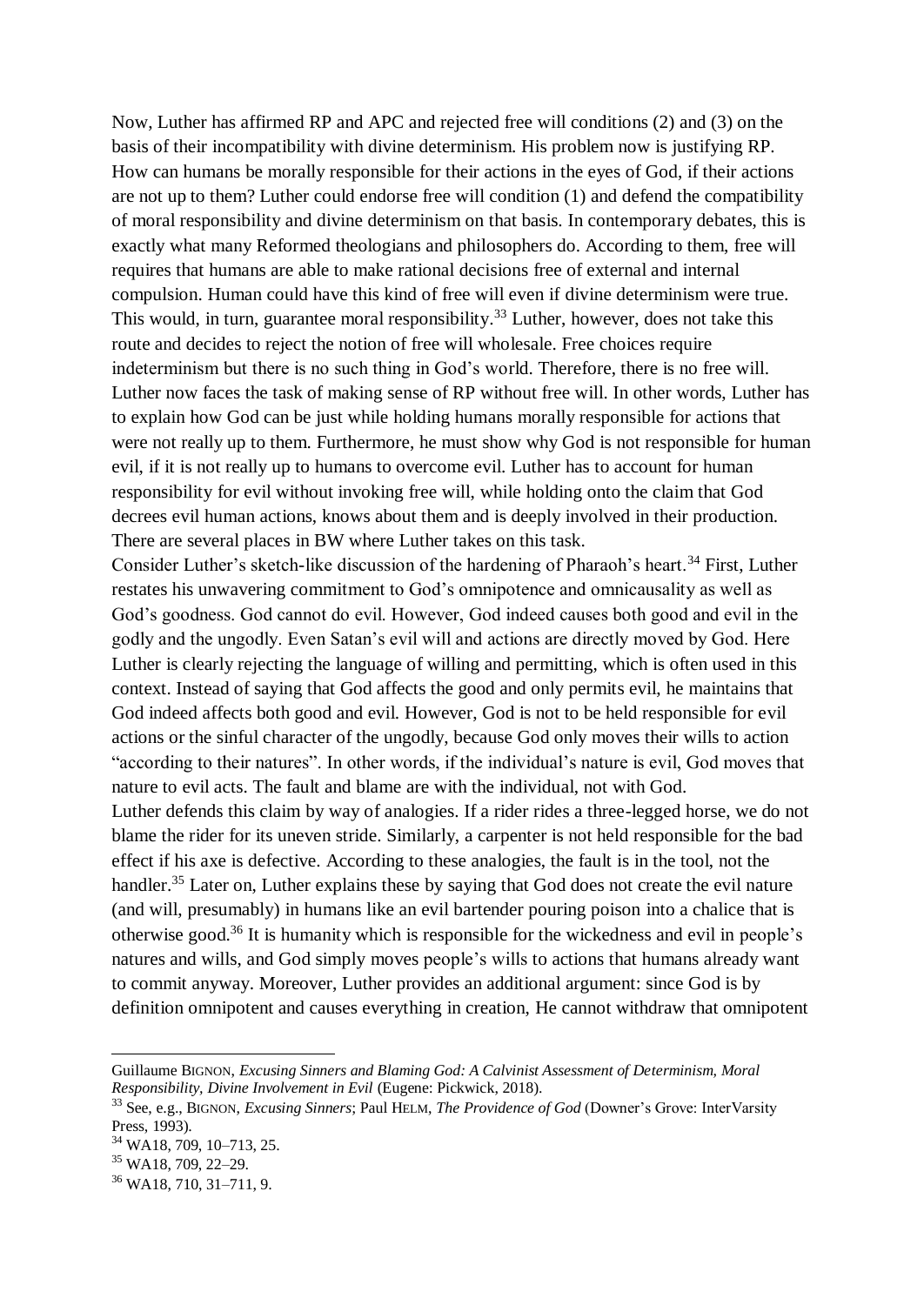power of conserving and moving without becoming not-God. Luther's argument is difficult to follow here. It seems to suggest that God cannot be held responsible for deciding to cease to be God, which is impossible anyway. So, God has no other choice than to keep moving evil people to evil actions.<sup>37</sup>

At one point, Luther seems backslide into acknowledging that humans indeed have free will (in some sense) after all in secular, non-religious affairs, but not with respect to God and grace. In order to do this, Luther distinguishes things that are "below us" and things that are "above us"<sup>38</sup>. He argues that we have freedom regarding things that belong to the order of nature (*esse naturae*), but not regarding things that belong to the order of grace (*esse gratiae*).<sup>39</sup> This distinction aims to preserve some measure of free will and human agency in everyday affairs. Luther acknowledges the significance of human agency when he claims that "heaven was not made for geese".<sup>40</sup>

What Luther fails to notice is that the above-below distinction contradicts his other commitments.<sup>41</sup> As we already saw, Luther repeats over and over again his commitment to divine determinism. When explaining the notion, he makes no reference to divine determinism applying only to "matters above" humans. Instead, it is presented as a universal thesis about the ultimate nature of our world. God's will and knowledge are absolute and unchanging and they cover all events, including all human actions. Given that all human actions, not just God-directed actions, happen out of prior necessity, it is difficult to see how "matters below" humans could be any more free than those "above" them. Even in everyday affairs, divine determinism makes sure that humans have neither the ability to do otherwise nor the ability to shape their moral character. God's will and knowledge determine my act to pick up a glass from the table in exactly the same way as they determine my act of voluntary lying (sin).

Perhaps we could interpret Luther's concession as charitably as possible. Luther's views could be made consistent as by positing two views of free will. "Free will proper" would be free will along the lines of conditions (2) and (3). Luther maintains that no human has such free will. However, given the above-below distinction, Luther might be implying that in everyday affairs humans have a form of free will that is compatible with determinism after all. This would be free will (1), something that does not, in Luther's eyes, really deserve the title "free will". People are capable of making rational and uncoerced choices in their

<sup>37</sup> WA18, 708, 19–709, 10.

<sup>&</sup>lt;sup>38</sup> WA18, 638, 4–11. AE 184: "...free choice is allowed to them only with respect to what is beneath them and not what is above them. That is to say, human beings should know that with regard to their faculties and possessions they have the right to use, to do, or to leave undone, according to their own free choice, though even this is controlled by the free choice of God alone, who acts in whatever way God pleases." WA18, 672, 7–29. AE 204: "the human beings are divided between two kingdoms, in one of which they are directed by their own choice and counsel, apart from any precepts and commandments of God, namely, in their dealings with the lower creatures. Here human beings reign and are the lord, as having been left in the hand of their own counsel. Not that God so leaves the human beings as not to cooperate with them in everything, but God has granted them the free use of things according to their own choice, and has not restricted them by any laws or injunctions." <sup>39</sup> WA18, 752, 1–19.

<sup>40</sup> WA18, 636, 20–22. AE 182.

<sup>&</sup>lt;sup>41</sup> The annotation in AE 204 claims, "The following shows Luther's attempt to avoid pure and total determinism." However, even Luther himself seems to recognize that this cannot be avoided. See the previous note.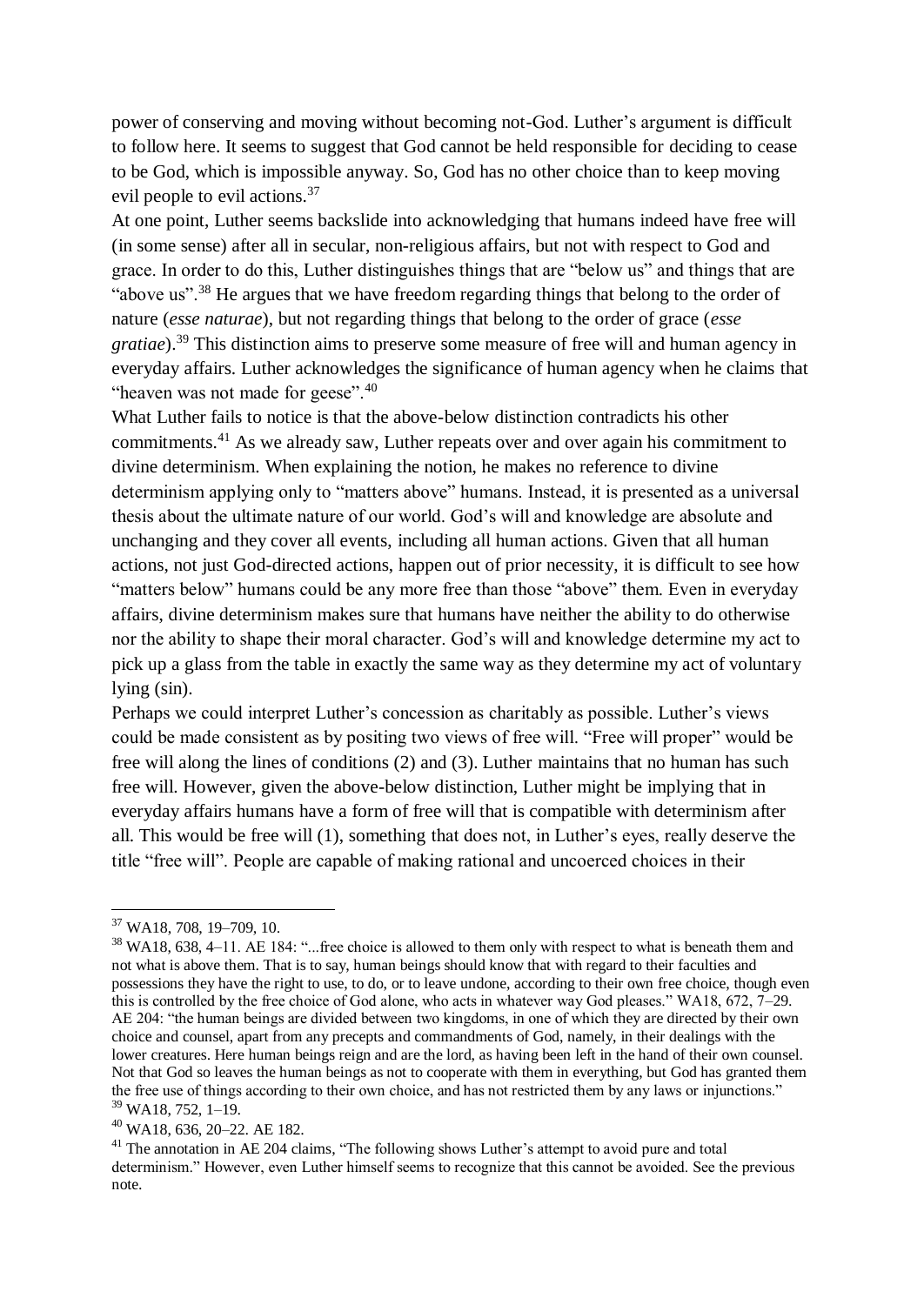everyday lives and they can be held responsible for them. However, this does not apply to the "things above"; with respect to God, not even rational choices are possible.

# *Sola Fide* **and Merit**

Luther is clearly worried about the possible consequences that rejecting free will might have for God's ultimate judgment and eternal punishment. Erasmus maintains that God would be unjust to punish sinners and reward the saints, if their actions were not really up to them at all. If humans had no free will and had no control over whether their will is aligned towards the good, it would be unjust of God to bless or punish them. In the worst case, humans would escape blame and the responsibility of the evil fall from God. So, the conjunction of RP and incompatibilist free will is there to keep the blame from slipping from humans to God. What we have here, in fact, is one version of the problem of evil. How can God be good, even when He decrees human evils to happen and then judges them and punishes the individuals? Does the responsibility of human evil reside with God? Luther goes to great lengths to answer this problem.

Consider Luther's discussion on merit. In general, Luther's aim is to undermine Erasmus' argument for linking free will and RP. On the one hand, Luther maintains that people are ultimately judged as unrighteous or righteous on the basis of their actions. However, this judgment is not based on merit or, in contemporary terms, their deserts. In other words, God does not judge people on the basis of what they *deserve*. Instead, punishments and rewards are *consequences* of evil and good actions, respectively. But consequence does not entail deserts. 42

It is not particularly clear what Luther is after in distinguishing deserts from consequences, especially when he does not really explain what he means by punishment being the consequence of evil. It is easier to see why Luther thinks that humans cannot be "owed" any kind of treatment from God. This is because human actions committed in the fallen state are not meritorious in the eyes of God. Luther explains that humans are punished for evil actions and rewarded for good actions. But this does not imply that the sources of those actions are under human control. Human actions are brought about by human will and reason; in this sense, human will and reason are "active" in producing actions. However, individuals do not control their reasons and will at all. Instead, they are controlled by either Satan or God, respectively. It is not as if Satan or God completely bypass the process of human action production (reason and will), but they determine whether that production mechanism is geared towards evil or good.

Later in BW, Luther takes up this topic again. This time, Luther's discussion appears in a context where he presents yet another *reductio* of Erasmus's argument. Luther argues that if one takes God as righteous when He saves people without merit (APC), then one should also take God as righteous when He punishes those who are innocent. But because this is absurd, one should conclude that God's ultimate judgment has nothing to do with merit at all. Indeed, he maintains that taking into account any merit would be beneath God altogether, because

<sup>42</sup> WA18, 693, 37–694, 29.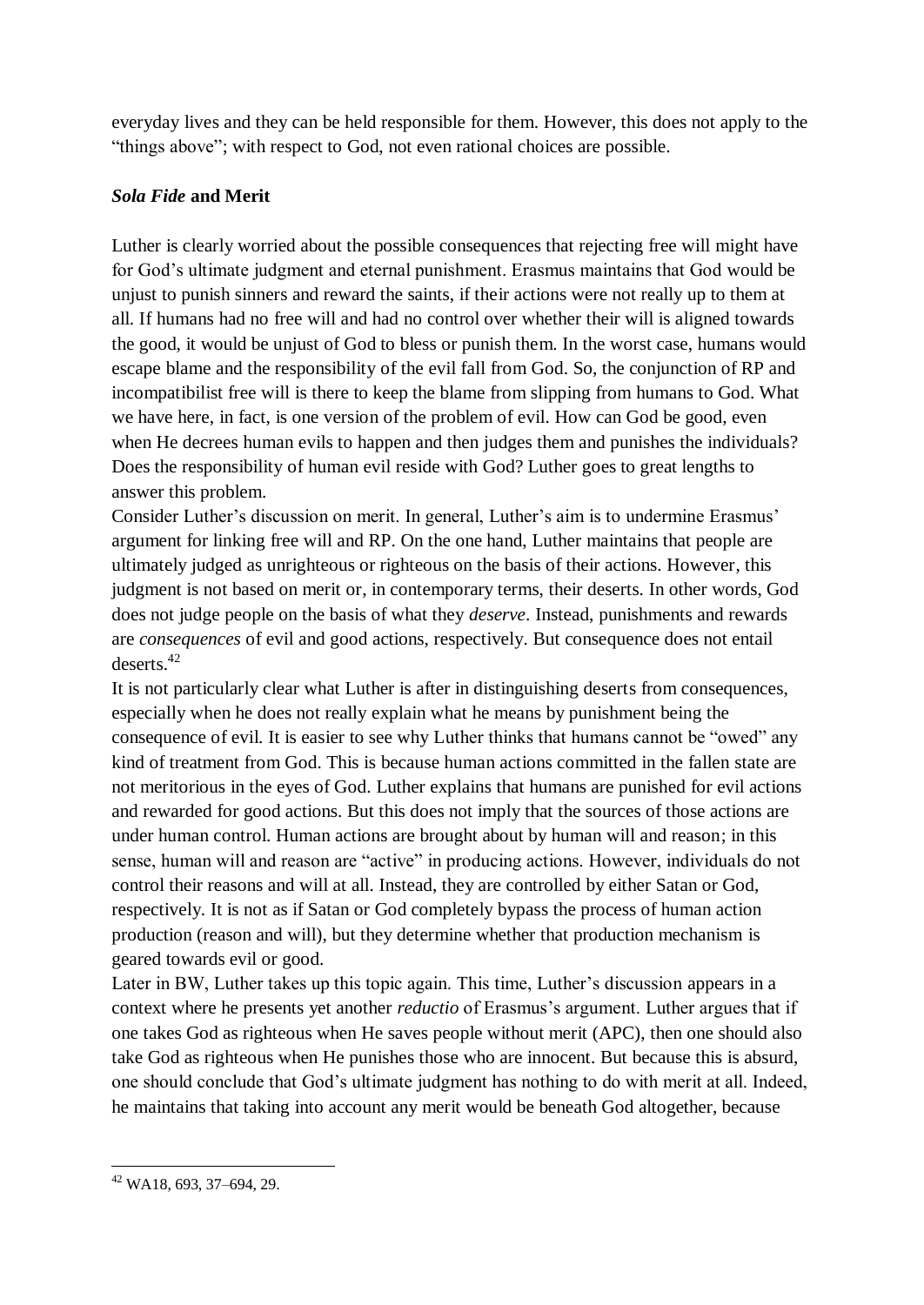this would contradict God's omnipotence and power to do anything God wanted.<sup>43</sup> By definition, God is the being who rules over everything and makes decisions that are not grounded on prior reasons or justice. God's decisions define what justice is, not the other way around. In dealing with humans, God has neither an obligation nor reason to take into account any merit. In God's eyes, because He is omnipotent and perfectly free, humans deserve nothing and God "owes" them nothing, no matter how they act.

What is effectively being argued in this passage by Luther is that God's responsibility attitudes towards humans (punishment, blessing, etc.) have no antecedent reason prior to God's decision, nor do they have any grounding in what people are like, what they do, what they deserve, and how moral or immoral their actions are. If this is the case, then God does not in any circumstances deliver ultimate judgment on the basis of what the individual deserves. If the opposite were the case, God would be constrained or limited by how people actually behaved. Since God's choices are not to be restricted by such considerations, He can, if He so decides, damn whomever He pleases and bless whomever He pleases.<sup>44</sup> The guiding motivation behind this theory is Luther's maxim of *sola fide*. When an agent has faith, God counts this agent to be righteous, not because the agent deserves it but because of Christ's redeeming work. A sinner who does not deserve to be treated righteously is treated righteously, because of her faith in Christ. All of Luther's animosity towards merit and free will has its roots in this basic conviction. For him, the whole project of the Reformation and the doctrine of justification by faith are in contradiction with free will. If humans had free will, they could act in such a way as to deserve favourable treatment from God, but this would mean that the work of Christ and faith would be in vain. If Christ's work is to have significance, humans should be utterly incapable of incurring any kind of merit in God's eyes, deserving nothing good from Him. So, every aspect of free will must be eradicated in order for God's mercy to be a gift.

# **Luther's Ultimate Dilemma**

The fact that Luther rejects free will and affirms Anti-Pelagianism and RP produces a problem of evil, which, in our estimation, he is unable to solve. Consider the following three claims:

- 1. God is perfectly loving and wills the salvation of everyone.
- 2. God is not constrained by merit or deserts in whom He counts as righteous and unrighteous. So, God could, if He so wanted, count everyone righteous or organize things such that everyone would come to faith and be saved (because there is no human free will).
- 3. Not everyone is saved.

It is difficult to see how these claims could be consistently held. A plausible argument can be made on the basis of claims (1) and (2) against (3). If (1) and (2) are true, God has the will

 $43$  WA18, 730, 1-721, 14.

<sup>44</sup> WA18, 772, 1–36.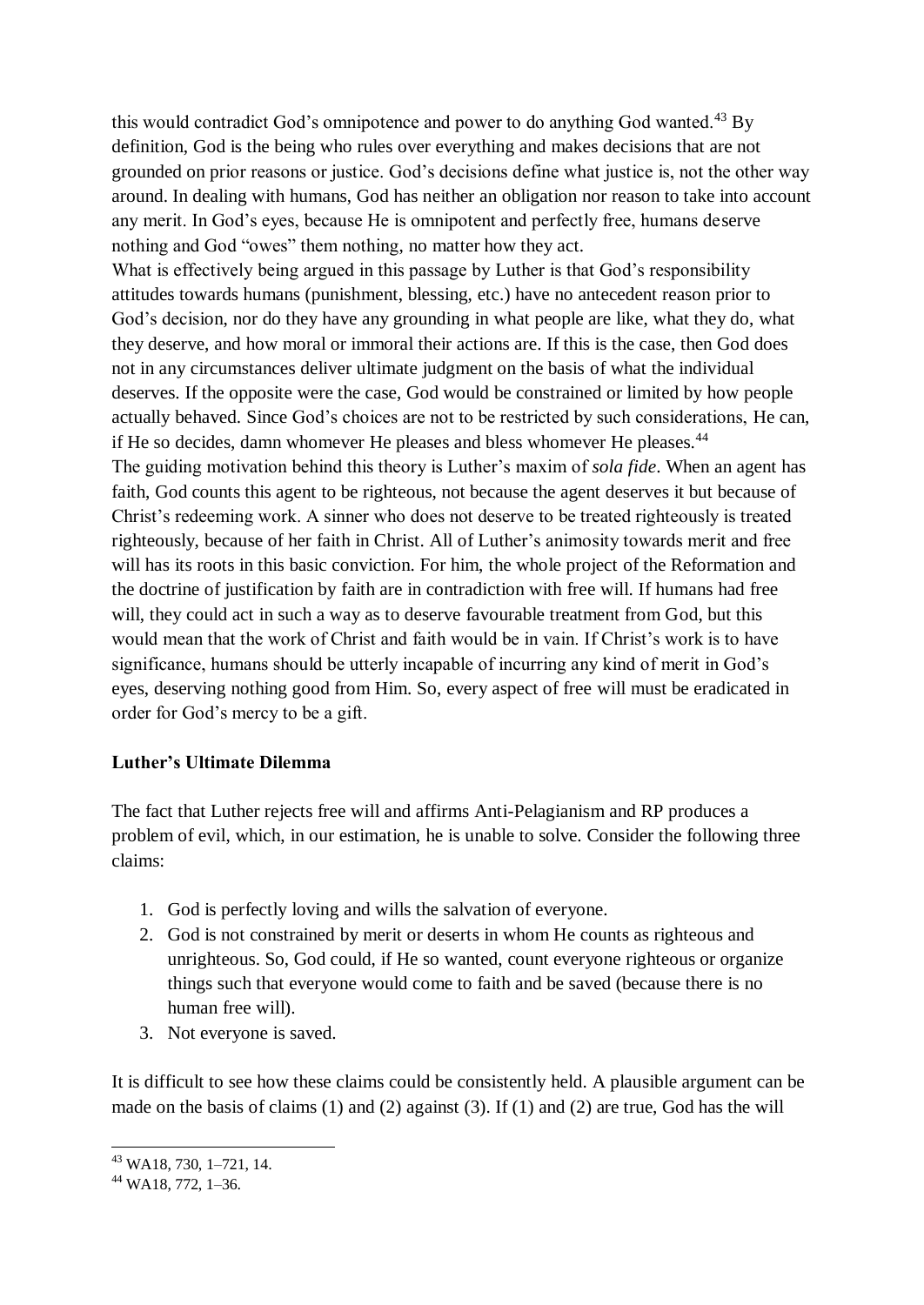and the means to save everyone, which would lead to the falsity of (3). Conversely, a plausible argument can be made from (2) and (3) against (1). If (2) and (3) are true, God does not love everyone equally and does not will the salvation of all. A significant tension arises: either God does not will the salvation of everyone or everyone will be saved eventually. In contemporary debates, Kevin Timpe has suggested that this is the dilemma that all deterministic accounts of grace will have to face.

Erasmus attempts to solve the dilemma by positing free will, namely, rejecting (2). Only positing incompatibilist free will explains the truth of (1) and (3). God cannot decree, determine or in some other way make an individual's salvation necessary. Salvation requires, as a necessary condition, an act of the individual's will that is not made necessary by God. As a consequence, God cannot, even if He wanted to, guarantee the salvation of everyone. Luther, of course, accepts none of this, because it follows from this that salvation would be, at least to some extent, up to the human individual. So, Luther must affirm (2). He also takes (3) as a clearly revealed truth. His only option, therefore, is to adjust (1) in some way. He makes a distinction between *two wills* of God. Following his interpretation of St Paul, Luther draws a distinction between God's revealed will (salvation for all) and God's secret will (salvation for some and damnation for others) and warns us to speculate about the latter. These two wills can be seen very dramatically when Luther writes:

It is likewise the part of this incarnate God to weep, wail, and groan over the perdition of the ungodly, when the will of the Divine Majesty purposely abandons and reprobates some to perish. And it is not for us to ask why he does so, but to stand in awe of God who both can do and wills to do such things.<sup>45</sup>

Christ represents God's universal charity, and this is what is revealed to humans. However, in His majesty, God might have another, incomprehensible will, which decrees the salvation of some and leaves others to damnation. It is this will which humans cannot understand, and they should avoid speculating about it.<sup>46</sup>

Luther's solution can be interpreted in two ways here. Some of Luther's comments suggest that God does indeed have reasons for electing some and leaving others out. To some extent this follows responses that have been recently developed in the context of the problem of evil. The *sceptical theist* response maintains that God might, as far as we know, have good reasons to allow the evil we see. We humans, however, are not in the proper epistemic position to know those reasons, and they might not even be comprehensible to us. Similarly, Luther suggests that we should take God as wanting the good of all and loving all human beings, while believing that some will be damned. God might, as far as we know, have good reasons for acting this way, but we cannot comprehend those reasons.

<sup>45</sup> WA18, 689, 32–690, 2. AE 216.

<sup>&</sup>lt;sup>46</sup> Incidentally, we see nothing in BW on which to base the distinction between single predestination and double predestination, as some interpreters of Luther have suggested. As far as we can tell, Luther does not make such a distinction and indeed thinks that the ultimate fate of both the saved and the damned depends only on God's eternal decree. WA18, 689, 32–690, 2; 706, 12–21; 716, 1–10. Luther even relies on rhetoric of God's glory, which is reminiscent of later Reformed theologians. WA18, 763.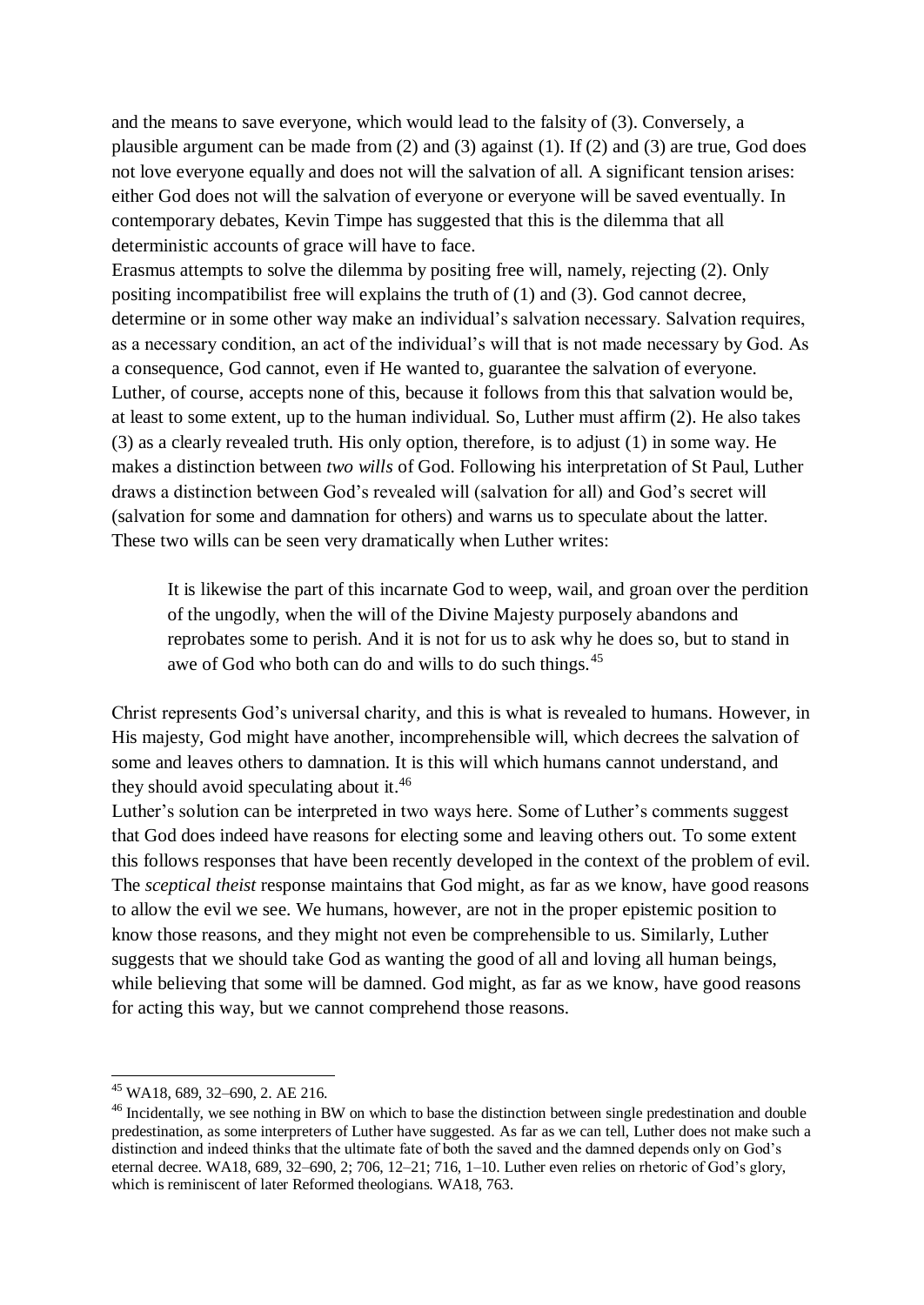However, some of Luther's remarks suggest a stronger claim, namely, that God has no reasons whatsoever for electing some and not electing others. Luther claims, for instance, that because God is by definition righteous and loving, whatever God does is righteous and loving by necessity. If God decides to save some and damn others, there is no "higher authority or canons of morality" (as Luther puts it) that could be used to challenge God's ultimate decision. When God makes moral decisions, there is no antecedent reason or norm to justify them. The decisions are what they are; they are "brute choosings", which cannot be challenged by any authority. Furthermore, the Creator and the created are in a completely asymmetric position: God can do whatever God wants with us, because He has no obligations towards His creations. So, whatever God does to us is righteous, because He owes us nothing and is not under any obligation towards us.<sup>47</sup>

In our estimation, the two wills response is inadequate. This is because it leaves us with the mystical incompatibility between the revealed God of love and charity, the father of Jesus, and the unknowable majestic God, whose arbitrary decrees are final. On the one hand, God reveals to us in His Word to be of love and good will, wanting the salvation of everyone. On the other hand, the inscrutable will of the unknown God looks to be completely arbitrary: if He so wanted, God could change the will and heart of every person so that they would turn towards him and He could save them.<sup>48</sup> God does not do that, however. This puts pressure on the idea that God indeed has charity and good will towards all humans. Given the distinction between revealed will and the secret will, it becomes increasingly difficult to know what God's perfect love and charity look like. This easily leads to a view where there is no analogy between our everyday language and how that language applies to God. If God's love looks like hate, indifference or tyranny, it makes no sense to call it love anymore.

Here, the debate between Erasmus and Luther has interesting parallels with contemporary debates. Reformed theologians and philosophers often reject claim (1) and maintain that God is perfectly loving but does not will the salvation of all.<sup>49</sup> God's perfect love is compatible with making the damnation of some individuals necessary and unavoidable. Against this, many follow Erasmus and affirm an incompatibilist account of free will and a nondeterministic account of grace. According to these views, God is unable to decree, determine or necessitate how humans respond to His call of salvation. Because humans have free will and incompatibilism is true, there might always be individuals who resist God. The damned are not damned because God wants it, but simply because they do not want to be saved and God cannot change their wills without overriding their freedom. Here, eternal damnation would ultimately be justified by invoking another great good: the existence of free and autonomous beings who can make morally significant choices and engage in deep relationships of love and charity. Because God wants to create such immensely valuable

<sup>47</sup> WA18, 633, 15–19.

<sup>48</sup> WA18, 707, 32–36.

<sup>49</sup> See, e.g., BIGNON, *Excusing Sinners*.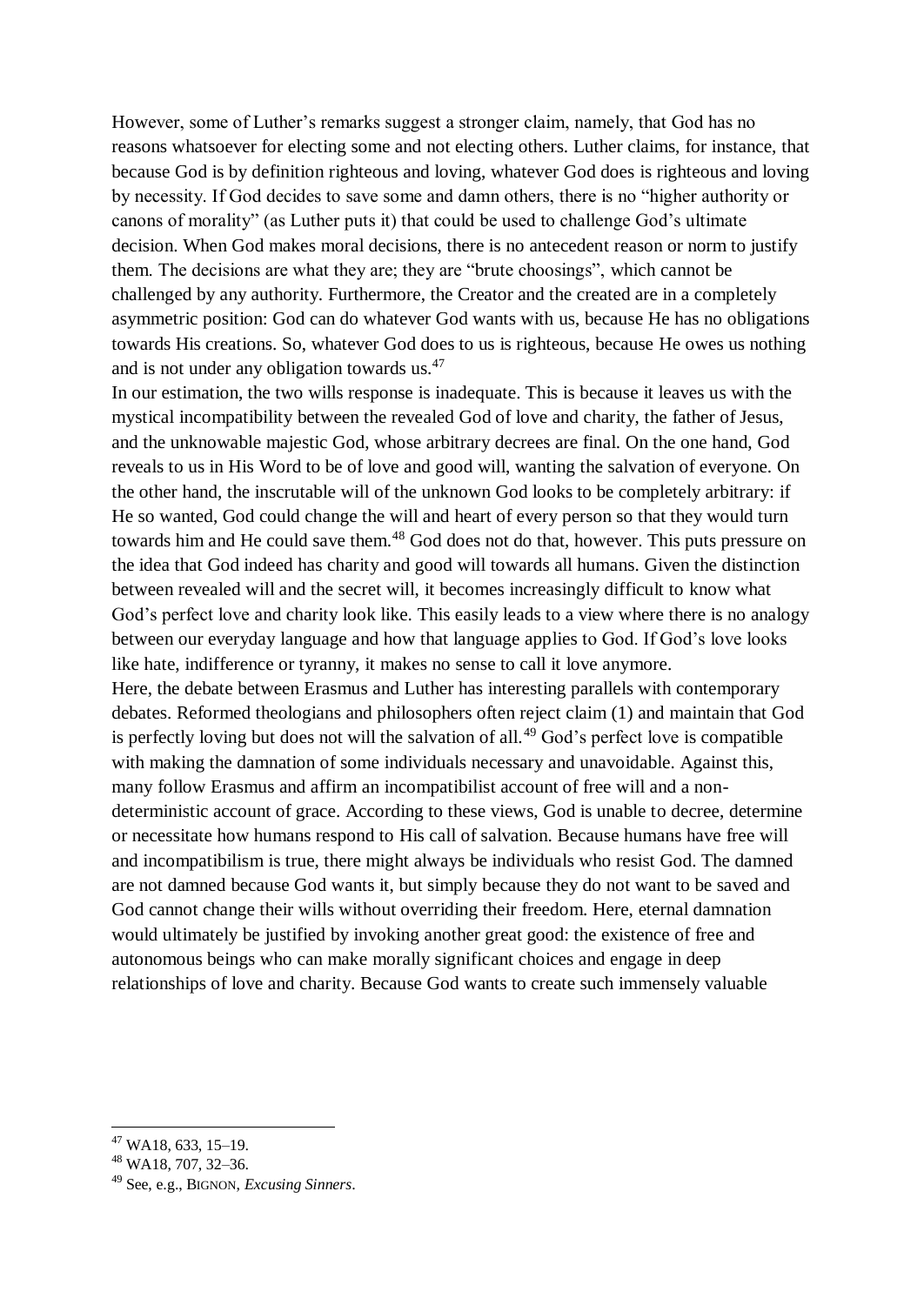beings, He takes the risk of some humans turning against him.<sup>50</sup> Finally, some contemporary theologians and philosophers reject  $(3)$  and hold that God will eventually save everyone.<sup>51</sup>

# **Conclusion**

-

To conclude our article, we want to highlight some features that arise out of our analysis. The first point pertains to the actual issue of disagreement between Luther and Erasmus. At first glance, it might look like Erasmus and Luther actually disagreed drastically on a wide variety of issues. What we want to suggest is that when the rhetorical bravado is swept aside, we see significant agreement on many topics and slight differences on one or two issues. These two Augustinian theologians were committed to most Augustinian doctrines, broadly speaking, of God's sovereignty, grace, sin and justification. Their crucial disagreement was about the appropriate balance between APC and RP. Both Luther and Erasmus held onto human moral responsibility in the eyes of God, on the one hand, and God's grace as an unmerited gift, on the other. The collision between these two principles is perhaps one of the core problems of the whole Christian dogmatic system. APC implies that humans can do nothing that merits positive treatment from God's side. This raises the question about the grounds of RP. If there is no free will, how can RP be justified? Erasmus argues that RP cannot be justifiably held without human free will, because otherwise God would be an unjust tyrant. Against this, Luther maintains that APC is incompatible with human free will and RP can be maintained on other grounds.

The debate is ultimately about how the tension between these two principles is to be resolved and the role of free will within it. Erasmus is convinced that free will is required for RP, so he attacks Luther for diminishing and destroying human moral responsibility and merit, which are crucial for moral, social and Christian life. Without free will, there is no RP; there is no praise or blame, no commandments or exhortations, and no punishments or rewards. For him, RP is a given, which in turn entails the reality of free will. As we suggested earlier, Erasmus' weakness is that he is unable to spell out how free will and RP work together with APC. This is the point where Luther mercilessly attacks Erasmus: if human salvation were in some sense up to us, as Erasmus holds, it would be possible, in principle, for salvation to be completely up to us. But this cannot be, Luther deduces, because APC is to be true. Thus, our salvation cannot in any sense be up to us. In other words, Luther takes APC as a wedge and drives it between free will and RP. Ultimately, the weakness in Luther's view is his case for RP without free will. Luther is extremely sketchy here and we must conclude that he fails, or at least his defence of RP without free will is severely incomplete. Therefore, it remains difficult to see how Luther's uncompromising divine determinism and deterministic account of grace could be reconciled with RP and God's perfect love and charity.

Developing Luther's views further with contemporary tools could yield interesting results. One interpretation would be that Luther is attempting to formulate a theologically motivated theory of moral responsibility without invoking basic desert. In this sense, he parts ways from

<sup>50</sup> See, e.g., Jerry WALLS, *Heaven, Hell, and Purgatory: A Protestant View of Cosmic Drama* (Grand Rapids: Brazos Press, 2015).

<sup>51</sup> See, e.g., John KRONEN and Eric REITAN, *God's Final Victory: A Comparative Philosophical Case for Universalism* (New York: Bloomsbury, 2011).